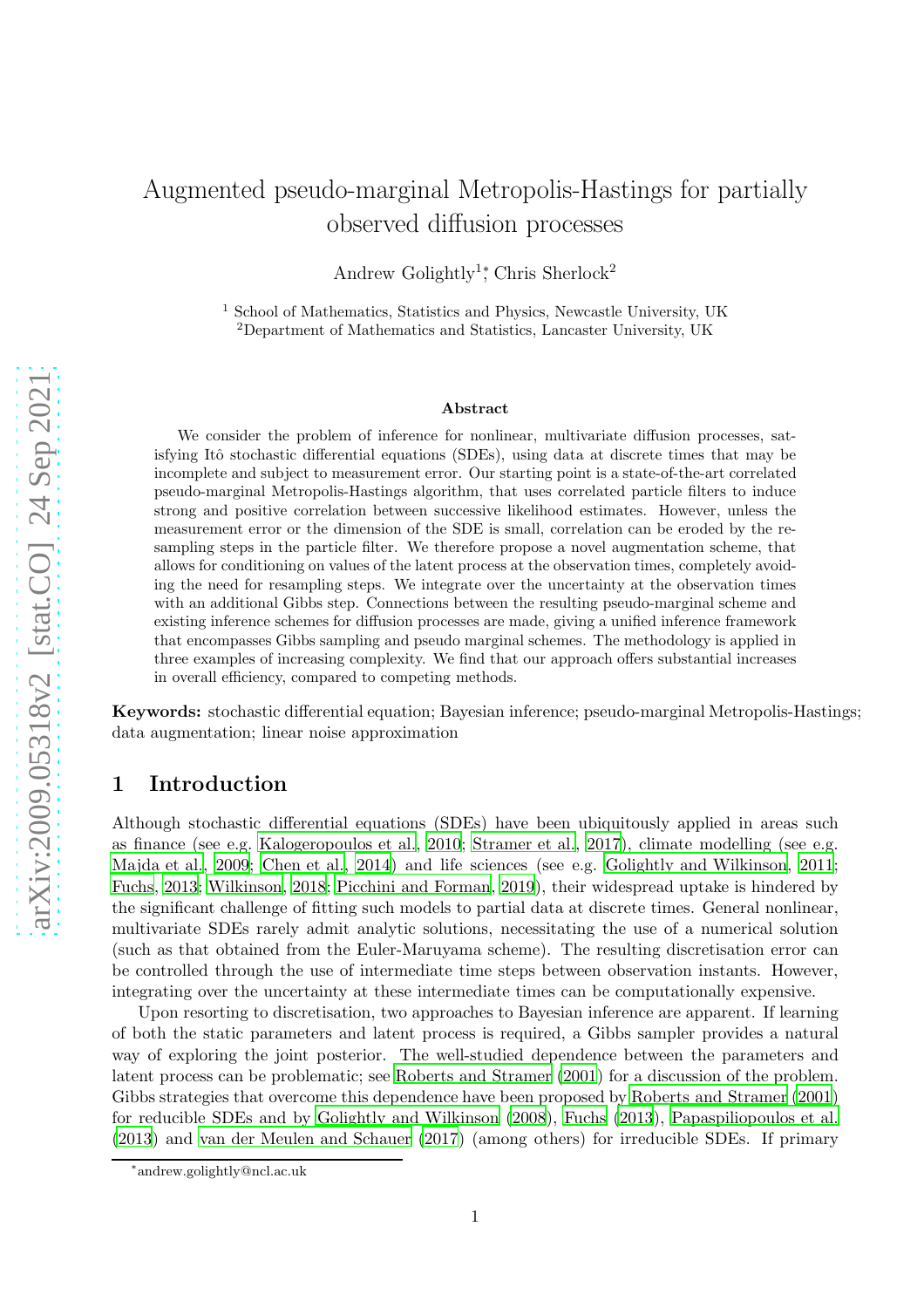interest lies in learning the parameters, pseudo-marginal Metropolis-Hastings (PMMH) schemes [\(Andrieu et al., 2010;](#page-23-1) [Andrieu and Roberts](#page-23-2), [2009](#page-23-2); [Stramer and Bognar](#page-25-5), [2011;](#page-25-5) [Golightly and Wilkinson](#page-24-2), [2011\)](#page-24-2) can be constructed to directly target the marginal parameter posterior, or, with simple modification, the joint posterior over both parameters and the latent process. PMMH requires running a particle filter (conditional on a proposed parameter value) at each iteration of the sampler to obtain an estimate of the marginal likelihood (henceforth referred to simply as the likelihood). This can be computationally costly, especially in applications involving long time series, since the number of particles should be scaled in proportion to the number of data points n to maintain a desired likelihood estimator variance (Bérard et al., [2014\)](#page-23-3). To reduce the variance of the acceptance ratio (for a given number of particles), successive likelihood estimates can be positively correlated [\(Dahlin et al.](#page-23-4), [2015](#page-23-4); [Deligiannidis et al., 2018](#page-24-6)). The resulting correlated PMMH (CPMMH) scheme has been applied in the discretised SDE setting by [Golightly](#page-24-7) et al. [\(2019\)](#page-24-7); see also [Choppala et al.](#page-23-5) [\(2016](#page-23-5)) and [Tran et al. \(2016](#page-25-6)).

As a starting point for this work, we consider a CPMMH scheme. A well known problem with this approach is the use of resampling steps in the particle filter, which can destroy correlation between successive likelihood estimates. This problem can be alleviated by sorting each particle before propagation using e.g. a Hilbert sorting procedure [\(Deligiannidis et al.](#page-24-6), [2018\)](#page-24-6) or simple Euclidean sorting [\(Choppala et al.](#page-23-5), [2016](#page-23-5)). However, [Golightly et al. \(2019](#page-24-7)) find that as the level of the noise in the observation process increases, correlation deteriorates. Moreover, the empirical findings of [Deligiannidis et al. \(2018](#page-24-6)) suggest that the number of particles should scale as  $n^{d/(d+1)}$ (where d is the dimension of the state space of the SDE), so that the advantage of CPMMH over PMMH degrades as the state dimension increases. Our aim is to avoid resampling altogether. A joint update of the entire latent process would avoid the need for resampling (as implemented by [Stramer and Bognar \(2011](#page-25-5)) in the PMMH setting) but to be computationally efficient this usually requires an extremely accurate method for sampling the latent process.

Our novel approach is to augment the parameter vector to include the latent process at the observation times, but not at the intermediate times between observation time instants. Given observations y, latent values  $x^o$  at observation instants and parameters  $\theta$ , a Gibbs sampler is used to update  $\theta$  conditional on  $(x^o, y)$ , and  $x^o$  conditional on  $(\theta, y)$ . Both steps require estimating likelihoods of the form  $p(x_{t+1}^o|x_t^o, \theta)$  for which we obtain unbiased estimators via importance sampling. Consequently, our approach can be cast within the pseudo-marginal framework and we further use correlation to improve computational efficiency. Crucially, we avoid the need for resampling, thus preserving induced positive correlation between likelihood estimates. Furthermore, each iteration of our proposed scheme admits steps that are embarrassingly parallel. We refer to the resulting sampler as *augmented CPMMH (aCPMMH)*. It should be noted that aCPMMH requires careful initialisation of  $x^o$  and subsequently, a suitable proposal mechanism. We provide practical advice for initialisation and tuning of proposals for a wide class of SDEs. Special cases of aCPMMH are also considered, and a byproduct of our approach is an inferential framework that encompasses both the pseudo-marginal strategy and Gibbs samplers described in the second paragraph of this section. In particular, we make clear the connection between aCPMMH and the Gibbs sampler (with reparameterisation) described in [Golightly and Wilkinson \(2008](#page-24-4)). We apply aCPMMH in three examples of increasing complexity and compare against state-of-the-art CPMMH and PMMH schemes. We find that the proposed approach offers an increase in overall efficiency of over an order of magnitude in several settings.

The remainder of this paper is organised as follows. Background information on the inference problem, PMMH and CPMMH approaches is provided in Section [2.](#page-2-0) Our novel contribution is described in Section [3](#page-6-0) and we explore connections between our proposed approach and existing samplers that use data augmentation in Section [3.3.](#page-9-0) Applications are given in Section [4,](#page-12-0) and conclusions are provided in Section [5,](#page-17-0) alongside directions for future research.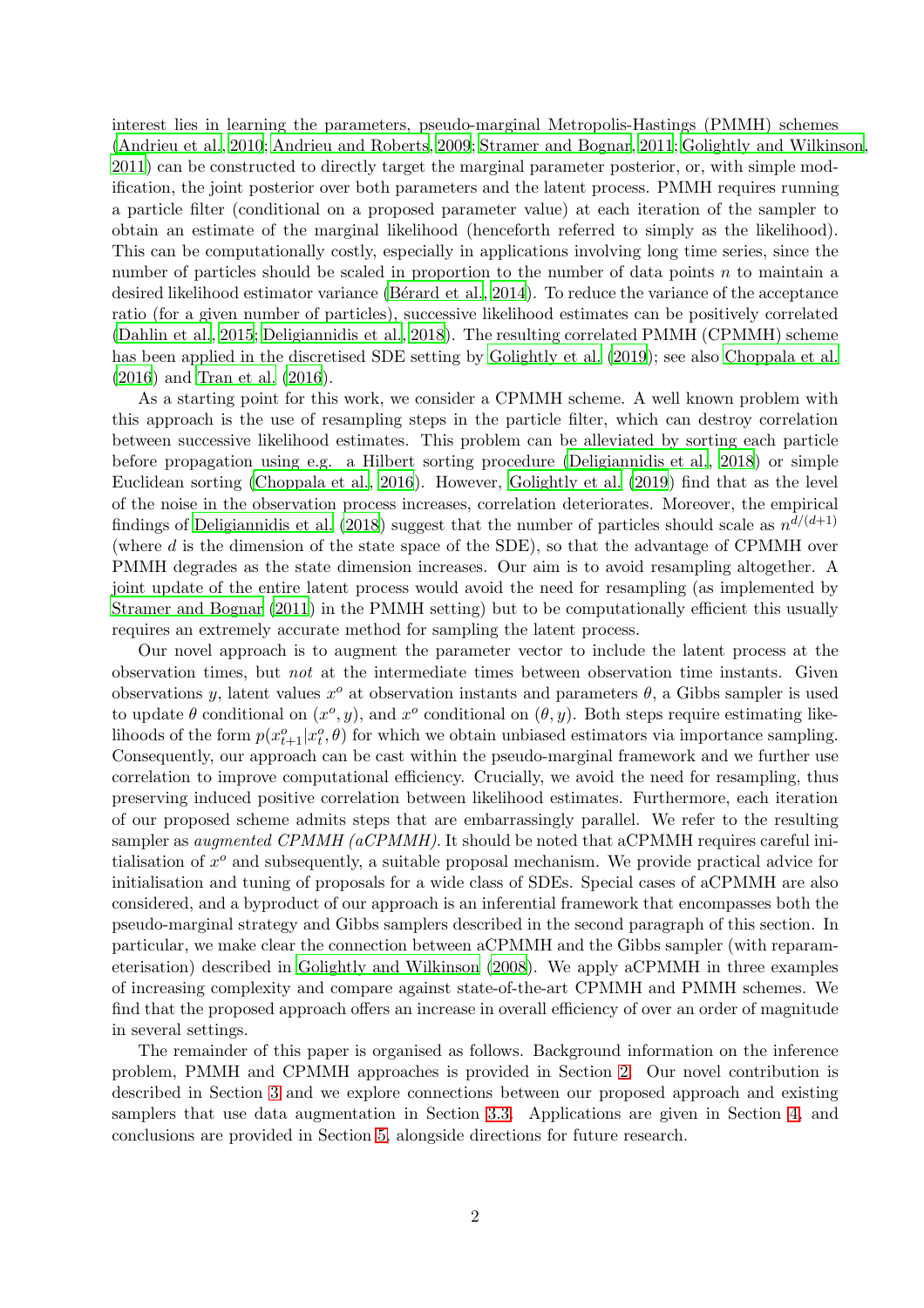# <span id="page-2-0"></span>2 Bayesian inference via time discretisation

Consider a continuous-time d-dimensional Itô process  $\{X_t, t \ge t_0\}$  satisfying an SDE of the form

<span id="page-2-1"></span>
$$
dX_t = \alpha(X_t, \theta) dt + \sqrt{\beta(X_t, \theta)} dW_t, \quad X_0 \sim p(x_0).
$$
 (1)

Here,  $\alpha$  is a d-vector of drift functions, the diffusion coefficient  $\beta$  is a  $d \times d$  positive definite matrix with a square-root representation  $\sqrt{\beta}$  such that  $\sqrt{\beta}\sqrt{\beta}^T = \beta$  and  $W_t$  is a d-vector of (uncorrelated) standard Brownian motion processes. We assume that both  $\alpha$  and  $\beta$  depend on  $X_t = (X_{1,t}, \ldots, X_{d,t})^T$  and denote the parameter vector with  $\theta = (\theta_1, \ldots, \theta_p)^T$ 

Suppose that  $\{X_t, t \geq 0\}$  cannot be observed exactly, but observations  $y = (y_1, \ldots, y_n)^T$  are available on a regular time grid and these are conditionally independent (given the latent process). We link the observations to the latent process via an observation model of the form

<span id="page-2-3"></span>
$$
Y_t = F^T X_t + \epsilon_t, \qquad \epsilon_t | \Sigma \stackrel{indep}{\sim} N(0, \Sigma), \tag{2}
$$

where  $Y_t$  is a  $d_o$ -vector, F is a constant  $d \times d_o$  matrix and  $\epsilon_t$  is a random  $d_o$ -vector. Note that this setup allows for only observing a subset of components  $(d_o < d)$ . In settings where learning  $\Sigma$  is also of interest, the parameter vector  $\theta$  can be augmented to include the components of  $\Sigma$ .

For most problems of interest the form of the SDE in [\(1\)](#page-2-1) will not permit an analytic solution. We therefore work with the Euler-Maruyama approximation

$$
\Delta X_t \equiv X_{t + \Delta t} - X_t = \alpha(X_t, \theta) \Delta t + \sqrt{\beta(X_t, \theta)} \Delta W_t
$$

where  $\Delta W_t \sim N(0, I_d\Delta t)$ . To allow arbitrary accuracy of this approximation, we adopt a partition of  $[t, t+1]$  as

$$
t = \tau_{t,0} < \tau_{t,1} < \tau_{t,2} < \ldots < \tau_{t,m-1} < \tau_{t,m} = t+1
$$

thus introducing  $m - 1$  intermediate time points with interval widths of length

$$
\Delta \tau \equiv \tau_{t,k+1} - \tau_{t,k} = \frac{1}{m}.\tag{3}
$$

The Euler-Maruyama approximation is then applied over each interval of width  $\Delta \tau$ , with m chosen by the practitioner, to balance accuracy and computational efficiency. The transition density under the Euler-Maruyama approximation of  $X_{\tau_{t,k+1}}|X_{\tau_{t,k}} = x_{\tau_{t,k}}$  is denoted by

$$
p_e(x_{\tau_{t,k+1}}|x_{\tau_{t,k}}, \theta)
$$
  
=  $N(x_{\tau_{t,k+1}}; x_{\tau_{t,k}} + \alpha(x_{\tau_{t,k}}, \theta) \Delta \tau, \beta(x_{\tau_{t,k}}, \theta) \Delta \tau)$ 

where  $N(\cdot; \mu, V)$  denotes the Gaussian density with mean vector  $\mu$  and variance matrix V.

In what follows, we adopt the shorthand notation

$$
x_{[t,t+1]} = (x_{\tau_{t,0}}, \ldots, x_{\tau_{t,m}})^T
$$

for the latent process over the time interval  $[t, t + 1]$  with an analogous notation for intervals of the form  $(t, t + 1]$  and  $(t, t + 1)$  which ignore  $x_{\tau_{t,0}}$  and  $(x_{\tau_{t,0}}, x_{\tau_{t,m}})$  respectively. Hence, the complete latent trajectory is given by

$$
x = (x_{[0,1]}^T, x_{(1,2]}^T, \dots, x_{(n-1,n]}^T)^T.
$$

The joint density of the latent process over an interval of interest is then given by a product of Gaussian densities; for example

<span id="page-2-2"></span>
$$
p_e^{(m)}(x_{(t,t+1]}|x_t, \theta) = \prod_{k=0}^{m-1} p_e(x_{\tau_{t,k+1}}|x_{\tau_{t,k}}, \theta)
$$
\n(4)

with explicit dependence on the number of intermediate sub-intervals made clear via the superscript  $(m).$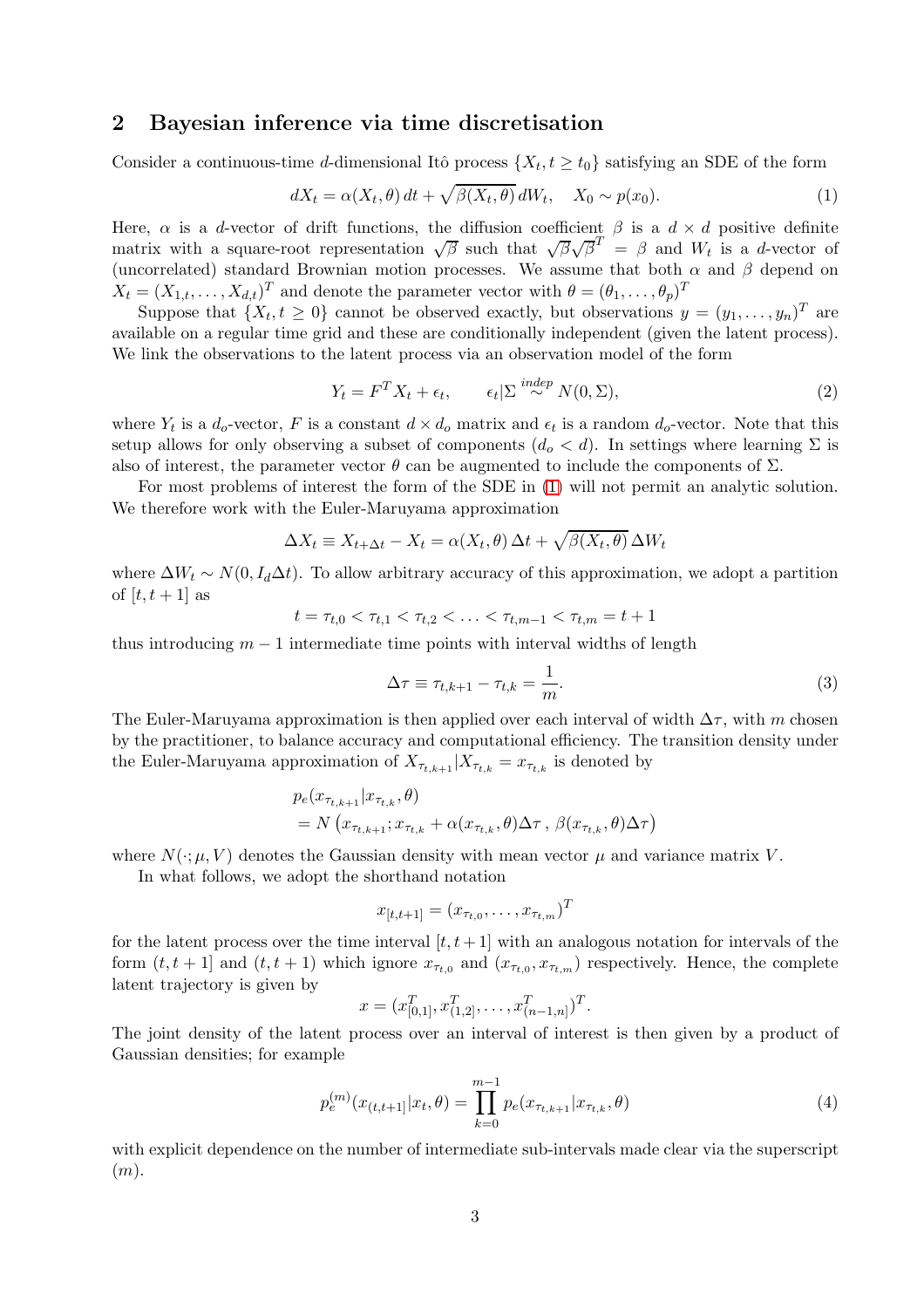### <span id="page-3-5"></span>2.1 Pseudo-marginal Metropolis-Hastings (PMMH)

Suppose that interest lies in the marginal parameter posterior

<span id="page-3-3"></span>
$$
\pi^{(m)}(\theta|y) \propto \pi(\theta)p^{(m)}(y|\theta)
$$
\n(5)

where  $\pi(\theta)$  is the prior density ascribed to  $\theta$  and  $p^{(m)}(y|\theta)$  is the (marginal) likelihood under the augmented Euler-Maruyama approach. That is,

$$
p^{(m)}(y|\theta) = \int p^{(m)}(x|\theta)p(y|x,\theta)dx
$$

where

$$
p^{(m)}(x|\theta) = p(x_0) \prod_{t=0}^{n-1} p_e^{(m)}(x_{(t,t+1)}|x_t, \theta)
$$

and

<span id="page-3-4"></span>
$$
p(y|x,\theta) = \prod_{t=1}^{n} p(y_t|x_t,\theta).
$$
\n(6)

Although  $\pi^{(m)}(\theta|y)$  is typically complicated by the intractable likelihood term,  $p^{(m)}(y|\theta)$ , the latter can be unbiasedly estimated using a particle filter [\(Del Moral, 2004](#page-23-6); [Pitt et al.](#page-25-7), [2012\)](#page-25-7). We write the estimator as  $\hat{p}_{IJ}^{(m)}$  $U^{(n)}(y|\theta)$  with explicit dependence on  $U \sim p(u)$ , that is, the collection of all random variables of which a realisation u gives the estimate  $\hat{p}_u^{(m)}(y|\theta)$ . Algorithm [1](#page-4-0) gives the necessary steps for the generation of  $\hat{p}_u^{(m)}(y|\theta)$ , with the explicit role of u suppressed for simplicity. A key requirement of the particle filter is the ability to simulate latent trajectories  $x_{(t,t+1)}$  at each time t. To yield a reasonable particle weight, such trajectories must be consistent with  $x_t$  and  $y_{t+1}$  and are typically termed bridges. In this article we generate bridges by drawing from a density of the form

<span id="page-3-0"></span>
$$
g(x_{(t,t+1)}|x_t, y_{t+1}, \theta) = \prod_{k=0}^{m-1} g(x_{\tau_{t,k+1}}|x_{\tau_{t,k}}, y_{t+1}, \theta)
$$

where the constituent terms take the form

$$
g(x_{\tau_{t,k+1}}|x_{\tau_{t,k}}, y_{t+1}, \theta) = N(x_{\tau_{t,k+1}}; x_{\tau_{t,k}} + \mu(x_{\tau_{t,k}}, y_{t+1}, \theta) \Delta \tau, \Psi(x_{\tau_{t,k}}, \theta) \Delta \tau)
$$
(7)

for suitable choices of  $\mu(x_{\tau_{t,k}}, y_{t+1}, \theta)$  and  $\Psi(x_{\tau_{t,k}}, \theta)$ . The form of [\(7\)](#page-3-0) permits a wide choice of bridge construct and we refer the reader to [Whitaker et al. \(2017](#page-25-8)) and [Schauer et al. \(2017](#page-25-9)) for several options. Throughout this paper, we take

$$
\mu(x_{\tau_{t,k}}, y_{t+1}, \theta) = \alpha_k + \beta_k F \left( F^T \beta_k F \Delta_k + \Sigma \right)^{-1} \left\{ y_{t+1} - F^T (x_{\tau_{t,k}} + \alpha_k \Delta_k) \right\} \tag{8}
$$

and

<span id="page-3-2"></span><span id="page-3-1"></span>
$$
\Psi(x_{\tau_{t,k}}, \theta) = \beta_k - \beta_k F \left( F^T \beta_k F \Delta_k + \Sigma \right)^{-1} F^T \beta_k \Delta \tau \tag{9}
$$

where  $\Delta_k = t + 1 - \tau_{t,k}$  and we adopt the shorthand notation that  $\alpha_k := \alpha(x_{\tau_{t,k}}, \theta)$  and  $\beta_k :=$  $\beta(x_{\tau_{t,k}}, \theta)$ . We note that [\(8\)](#page-3-1) and [\(9\)](#page-3-2) correspond to the (extension to partial and noisy observations of the) modified diffusion bridge construct of [Durham and Gallant \(2002](#page-24-8)). We may write the construct generatively as

<span id="page-3-6"></span>
$$
x_{\tau_{t,k+1}} = x_{\tau_{t,k}} + \mu(x_{\tau_{t,k}}, y_{t+1}, \theta) \Delta \tau + \sqrt{\Psi(x_{\tau_{t,k}}, \theta) \Delta \tau} u_{\tau_{t,k}}
$$
(10)

where  $u_{\tau_{t,k}} \sim N(0, I_d)$ . It should then be clear that an estimate of the likelihood,  $\hat{p}_u^{(m)}(y|\theta)$ , is a deterministic function of the Gaussian innovations driving the bridge construct, and additionally,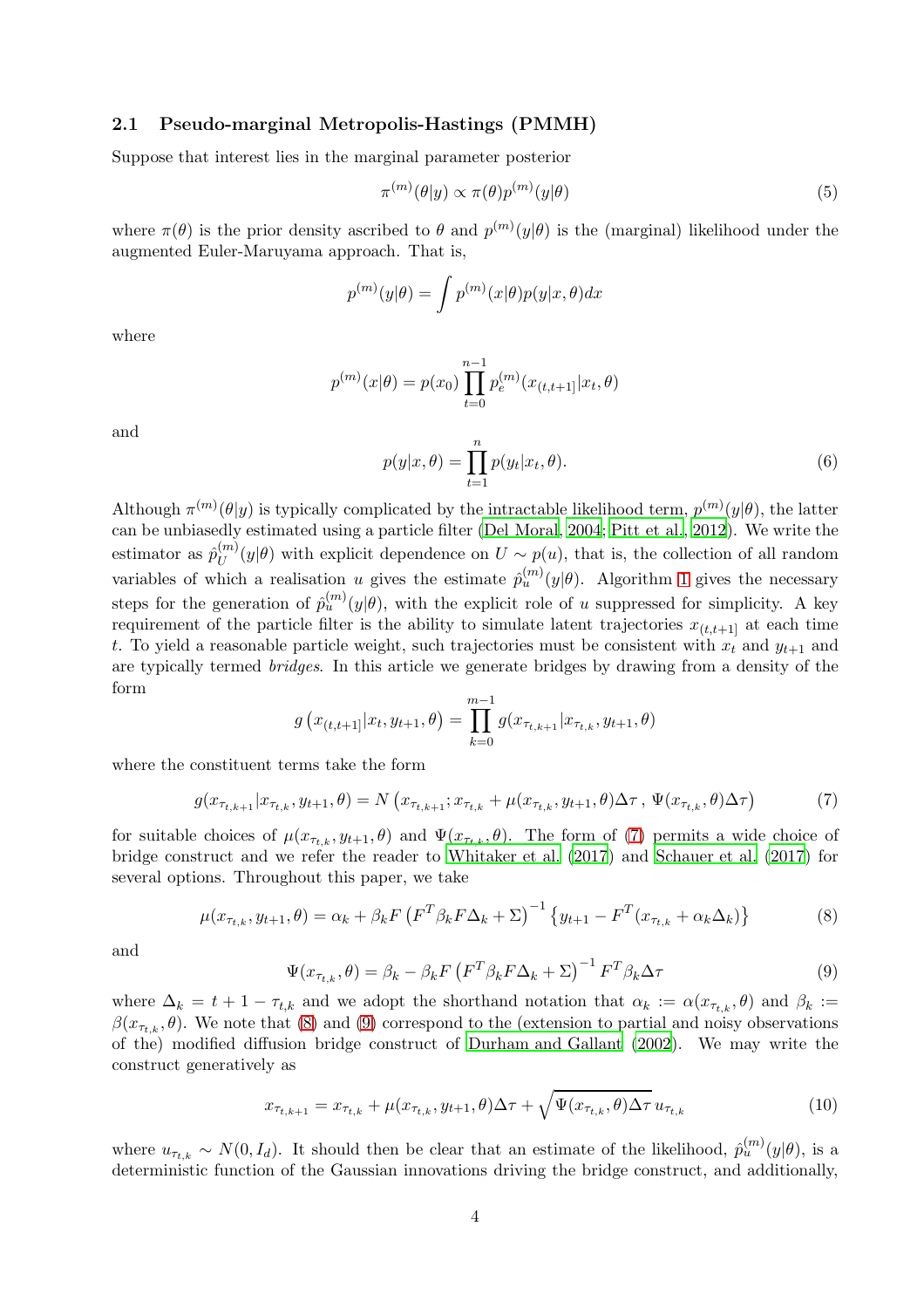### <span id="page-4-0"></span>Algorithm 1 Particle filter

**Input:** observations  $y = (y_1, \ldots, y_n)^T$ , parameter  $\theta$ , auxiliary variable u and the number of particles N.

- 1. **Initialise**. For  $i = 1, ..., N$  sample particle  $x_0^i$  from the initial state distribution and assign weight  $w_0^i = 1/N$ .
- 2. For times  $t = 0, 1, ..., n 1$ :
	- (a) **Resample.** For  $i = 1, ..., N$ , sample the index  $a_t^i \sim \mathcal{M}(w_t^{1:N})$  of the ancestor of particle *i*, where  $\mathcal{M}(w_t^{1:N})$  denotes a categorical distribution on  $\{1,\ldots,N\}$  with probabilities  $w_t^{1:N}$ .
	- (b) **Propagate.** Draw  $x_{(t,t+1]}^i \sim g(\cdot | x_t^{a_t^i}, y_{t+1}, \theta), i = 1, ..., N$ .
	- (c) Compute weights. For  $i = 1, ..., N$  set

$$
\tilde{w}_{t+1}^i = \frac{p(y_{t+1}|x_{t+1}^i, \theta)p_e^{(m)}(x_{(t,t+1)}^i|x_t^{a_t^i}, \theta)}{g(x_{(t,t+1)}^i|x_t^{a_t^i}, y_{t+1}, \theta)},
$$

$$
w_{t+1}^i = \frac{\tilde{w}_{t+1}^i}{\sum_{j=1}^N \tilde{w}_{t+1}^j}.
$$

**Output:** estimate  $\hat{p}_u^{(m)}(y|\theta) = N^{-n} \prod_{t=0}^{n-1} \sum_{i=1}^N \tilde{w}_{t+1}^i$  of the observed data likelihood.

any random variates required in the resampling step of Algorithm [1.](#page-4-0) We use systematic resampling, which requires a single uniform innovation per resampling step.

The pseudo-marginal Metropolis-Hastings (PMMH) scheme [\(Andrieu and Roberts, 2009](#page-23-2); [Andrieu et al.,](#page-22-0) [2009\)](#page-22-0) is a Metropolis-Hastings (MH) scheme targeting the joint density

$$
\pi^{(m)}(\theta, u|y) \propto \pi(\theta) \hat{p}_u^{(m)}(y|\theta) p(u)
$$

for which it is easily checked (using  $\int \hat{p}_u^{(m)}(y|\theta)p(u)du = p^{(m)}(y|\theta)$ ) that  $\pi^{(m)}(\theta|y)$  is a marginal density. Hence, for a proposal density that factorises as  $q(\theta'|\theta)q(u')$ , the MH acceptance probability is

<span id="page-4-1"></span>
$$
\alpha(\theta', u'|\theta, u) = \min\left\{1, \frac{\pi(\theta')}{\pi(\theta)} \times \frac{\hat{p}_{u'}^{(m)}(y|\theta')}{\hat{p}_u^{(m)}(y|\theta)} \times \frac{q(\theta|\theta')}{q(\theta'|\theta)}\right\}.
$$
\n(11)

The variance of  $\hat{p}_u^{(m)}(y|\theta)$  is controlled by the number of particles N, which should be chosen to balance both mixing and computational efficiency. For example, as the variance of the likelihood estimator increases, the acceptance probability of the pseudo-marginal MH scheme decreases to 0 [\(Pitt et al.](#page-25-7), [2012](#page-25-7)). Increasing N results in more acceptances at increased computational cost. Practical advice for choosing N is given by Sherlock et al.  $(2015)$  and Doucet et al.  $(2015)$  under two different sets of simplifying assumptions. Given a parameter value with good support under the posterior (e.g. the marginal posterior mean, estimated from a pilot run), we select  $N$  so that the estimated log-likelihood at this parameter value has a standard deviation of roughly 1.5. Unfortunately, the value of  $N$  required to meet this condition is often found to be impractically large. Therefore, we consider a variance reduction technique which is key to our proposed approach.

# <span id="page-4-2"></span>2.2 Correlated pseudo-marginal Metropolis-Hastings (CPMMH)

The correlated pseudo-marginal scheme [\(Deligiannidis et al.](#page-24-6), [2018](#page-24-6); [Dahlin et al.](#page-23-4), [2015](#page-23-4)) aims to reduce the variance of the acceptance ratio in [\(11\)](#page-4-1) by inducing strong and positive correlation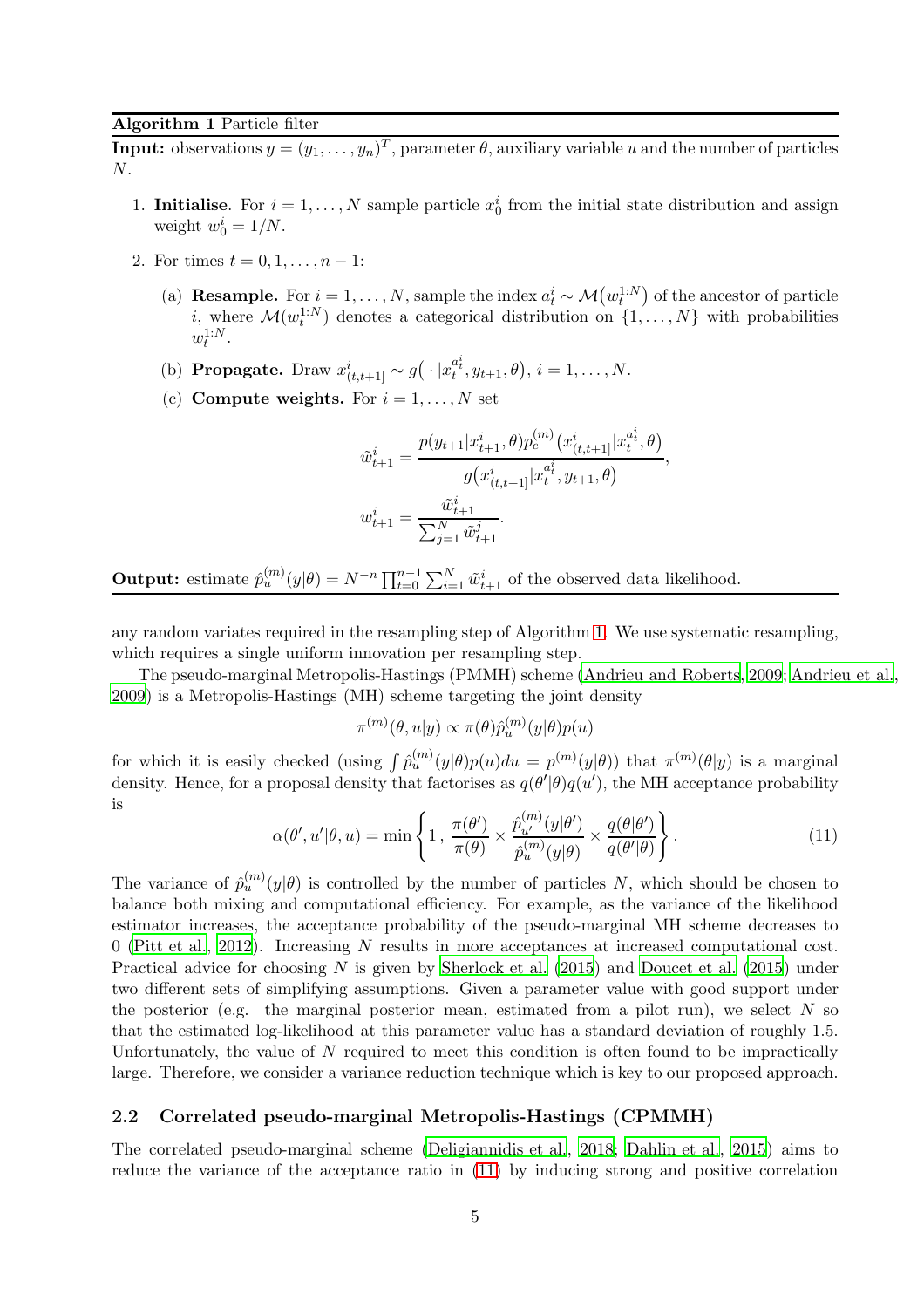### <span id="page-5-1"></span>Algorithm 2 Correlated PMMH scheme (CPMMH)

**Input:** parameter value  $\theta^{(0)}$ , correlation parameter  $\rho$  and the number of CPMMH iterations  $n_{\text{iters}}$ .

1. **Initialise.** Draw  $u^{(0)} \sim p(\cdot)$  and compute  $\hat{p}_{u^{(0)}}^{(m)}(y|\theta^{(0)})$  by running Algorithm [1](#page-4-0) with  $(\theta, u)$  =  $(\theta^{(0)}, u^{(0)})$ . Set the iteration counter  $i = 1$ .

#### 2. Update parameters.

- (a) Draw  $\theta' \sim q(\cdot | \theta^{(i-1)})$  and  $u' \sim K(\cdot | u^{(i-1)})$ .
- (b) Compute  $\hat{p}_{u'}^{(m)}(y|\theta')$  by running Algorithm [1](#page-4-0) with  $(\theta, u) = (\theta', u')$ .
- (c) With probability  $\alpha(\theta', u'|\theta^{(i-1)}, u^{(i-1)})$  given by [\(11\)](#page-4-1), put  $(\theta^{(i)}, u^{(i)}) = (\theta', u')$  otherwise store the current values  $(\theta^{(i)}, u^{(i)}) = (\theta^{(i-1)}, u^{(i-1)}).$
- 3. If  $i = n_{\text{iters}}$ , stop. Otherwise, set  $i := i + 1$  and go to step 2.

 $\textbf{Output:} \,\,\theta^{(1)}, \ldots, \theta^{(n_{\text{iters}})}.$ 

between successive estimates of the observed data likelihood in the MH scheme. This can be achieved by taking a proposal  $q(\theta'|\theta)K(u'|u)$  where  $K(u'|u)$  satisfies the detailed balance equation

$$
K(u'|u)p(u) = K(u|u')p(u').
$$

Recall that u consists of the collection of Gaussian random variates used to propagate the state particles  $(2(b)$  in Algorithm [1\)](#page-4-0) and any variates required in the resampling step  $(2(a)$  in Algorithm 1). The Uniform random variate required for systematic resampling can be obtained by applying the inverse Gaussian cdf to a Gaussian draw. Hence, u consists entirely of standard Gaussian variates and it is then natural to set

<span id="page-5-0"></span>
$$
K(u'|u) = N(u'; \rho u, (1 - \rho^2) I_{d^*})
$$
\n(12)

where  $d^*$  is the total number of required innovations. We note that the density in [\(12\)](#page-5-0) corresponds to a Crank–Nicolson proposal density for which it is easily checked that  $p(u) = N(u, 0, I_{d^*})$  is invariant. The parameter  $\rho$  is chosen by the practitioner, with  $\rho \approx 1$  inducing strong and positive correlation between  $\hat{p}_{u'}^{(m)}(y|\theta')$  and  $\hat{p}_{u}^{(m)}(y|\theta)$ . The correlated pseudo-marginal Metropolis-Hastings scheme is given by Algorithm [2,](#page-5-1) which should be used in conjunction with a modified version of Algorithm [1](#page-4-0) to induce the desired correlation. However, the resampling step has the effect of breaking down correlation between successive likelihood estimates. To alleviate this problem, the particles can be sorted immediately after propagation e.g. using a Hilbert sorting procedure [\(Deligiannidis et al., 2018\)](#page-24-6) or simple Euclidean sorting [\(Choppala et al., 2016\)](#page-23-5). Given a distance metric between particles, the particles are sorted as follows: the first particle in the sorted list is the one which has the smallest first component; for  $j = 2, \ldots, N$ , the jth particle in the sorted list is chosen to be the one among the unsorted  $N - j + 1$  particles that is closest to the j – 1th sorted particle.

Upon choosing a value of  $\rho$  (e.g.  $\rho = 0.99$ ), the number of particles N can be chosen to minimise the distance between successive log estimates of marginal likelihood [\(Deligiannidis et al., 2018](#page-24-6)). In practice, we choose N so that the variance of the logarithm of the ratio  $\hat{p}_{u'}^{(m)}(y|\theta)/\hat{p}_{u}^{(m)}(y|\theta)$  is around 1, for  $\theta$  set at some central posterior value.

There are a nuber of limitations regarding the implementation of CPMMH as described here, which motivate the approach of Section [3.](#page-6-0) Although sorting particle trajectories after propagation can in theory alleviate the effect of resampling on maintaining correlation between successive likelihood estimates, the sorting procedure can be unsatisfactory in practice. For example, the Euclidean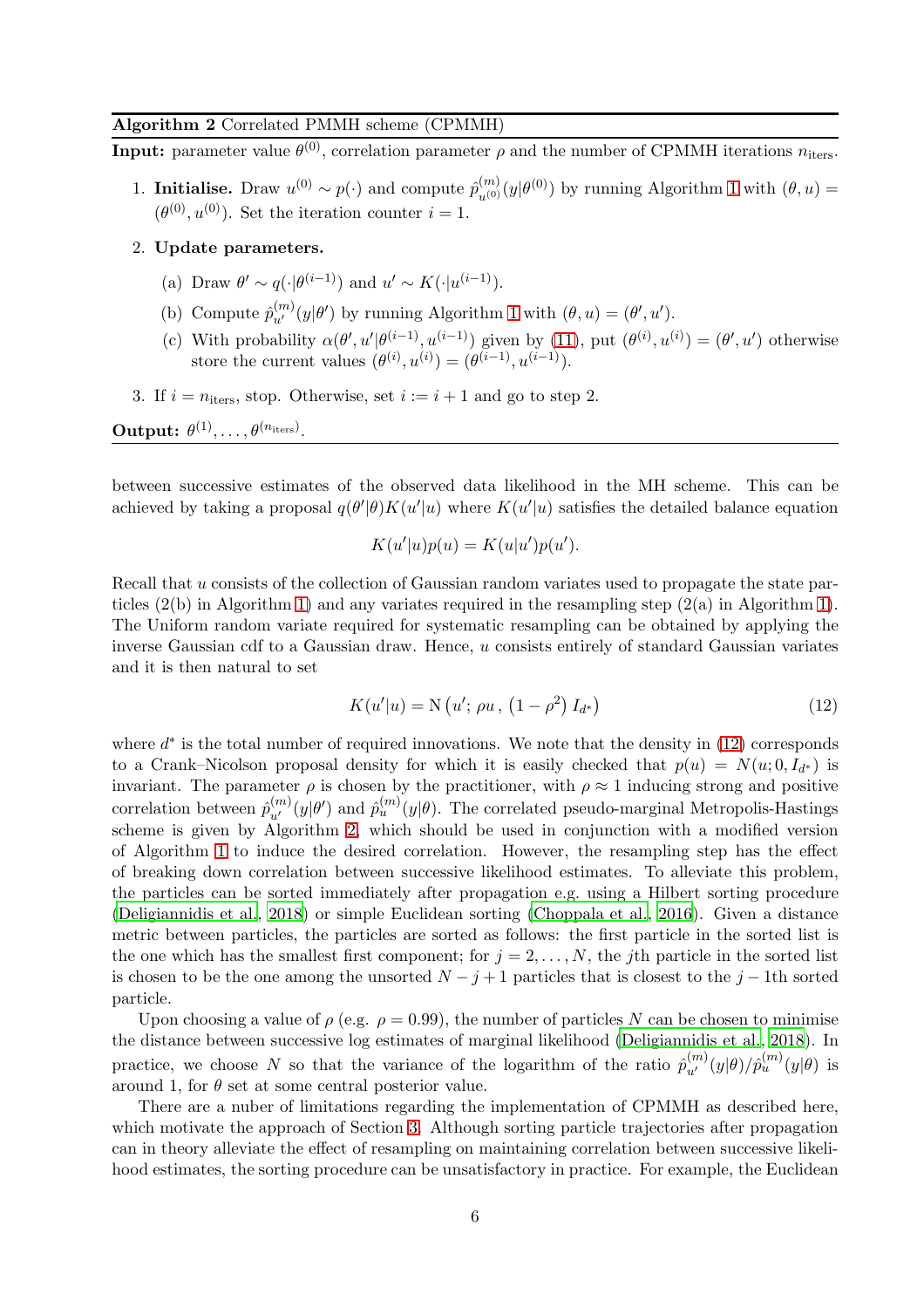sorting procedure described above (and implemented within the SDE context in [Golightly et al.](#page-24-7) [\(2019](#page-24-7))) sorts trajectories  $x_{(t,t+1)}^{1:N}$  between observation times by applying the procedure to the particle states  $x_{t+1}^{1:N}$  at the observation times. Consequently, trajectories with similar values at time  $t+1$  may exhibit qualitatively different behaviour between observation times, leading to potentially significant differences in likelihood contributions (via the particle weights). In turn, this may break down correlation between likelihood values at successive iterations. The procedure is therefore likely to be particularly ineffectual when the measurement error variance is large relative to stochasticity inherent in the latent diffusion process, or, as the dimension of the SDE increases. Resampling may be executed less often, although choosing a resampling schedule a priori may necessarily be ad hoc. Moreover, reducing the number of resampling steps, or indeed omitting the resampling step altogether (so that an importance sampler is obtained) would necessitate a bridge construct that samples over the entire inter-observation interval from an approximation that is very close to the true (but intractable) conditioned diffusion process, otherwise the resulting importance sampler weights are likely to have high variance. In what follows, we derive a novel approach which avoids resampling altogether, without recourse to importance sampling of the entire latent process.

# <span id="page-6-0"></span>3 Augmented CPMMH (aCPMMH)

It will be helpful throughout this section to denote  $x^o$  as the values of x at the observation times  $1, 2, \ldots, n$ , and  $x^L$  as the values of x at the remaining intermediate times. That is

$$
x^{L} = (x_{[0,1)}^{T}, x_{(1,2)}^{T}, \dots, x_{(n-1,n)}^{T})^{T}.
$$

It is also possible to treat  $x_n$  as a latent variable. In what follows, we include  $x_n$  in  $x^o$  for ease of exposition.

Rather than target the posterior in [\(5\)](#page-3-3), we target the joint posterior

<span id="page-6-3"></span>
$$
\pi^{(m)}(\theta, x^o | y) \propto \pi(\theta) p^{(m)}(x^o | \theta) p(y | x^o, \theta)
$$
\n(13)

where

<span id="page-6-1"></span>
$$
p^{(m)}(x^o|\theta) = \int p^{(m)}(x|\theta)dx^L
$$
\n(14)

and  $p(y|x^{\circ},\theta) = p(y|x,\theta)$  as in [\(6\)](#page-3-4). Although the integral in [\(14\)](#page-6-1) will be intractable, we may estimate it unbiasedly as follows.

# 3.1 Sequential importance sampling

We adopt the factorisation

<span id="page-6-2"></span>
$$
p^{(m)}(x^o|\theta) = p^{(m)}(x_1|\theta) \prod_{t=1}^{n-1} p^{(m)}(x_{t+1}|x_t, \theta)
$$

and note that the constituent terms can be written as

$$
p^{(m)}(x_1|\theta) = \int p(x_0)p_e^{(m)}(x_{(0,1]}|x_0, \theta)dx_{[0,1)},
$$
  

$$
p^{(m)}(x_{t+1}|x_t, \theta) = \int p_e^{(m)}(x_{(t,t+1]}|x_t, \theta)dx_{(t,t+1)};
$$
 (15)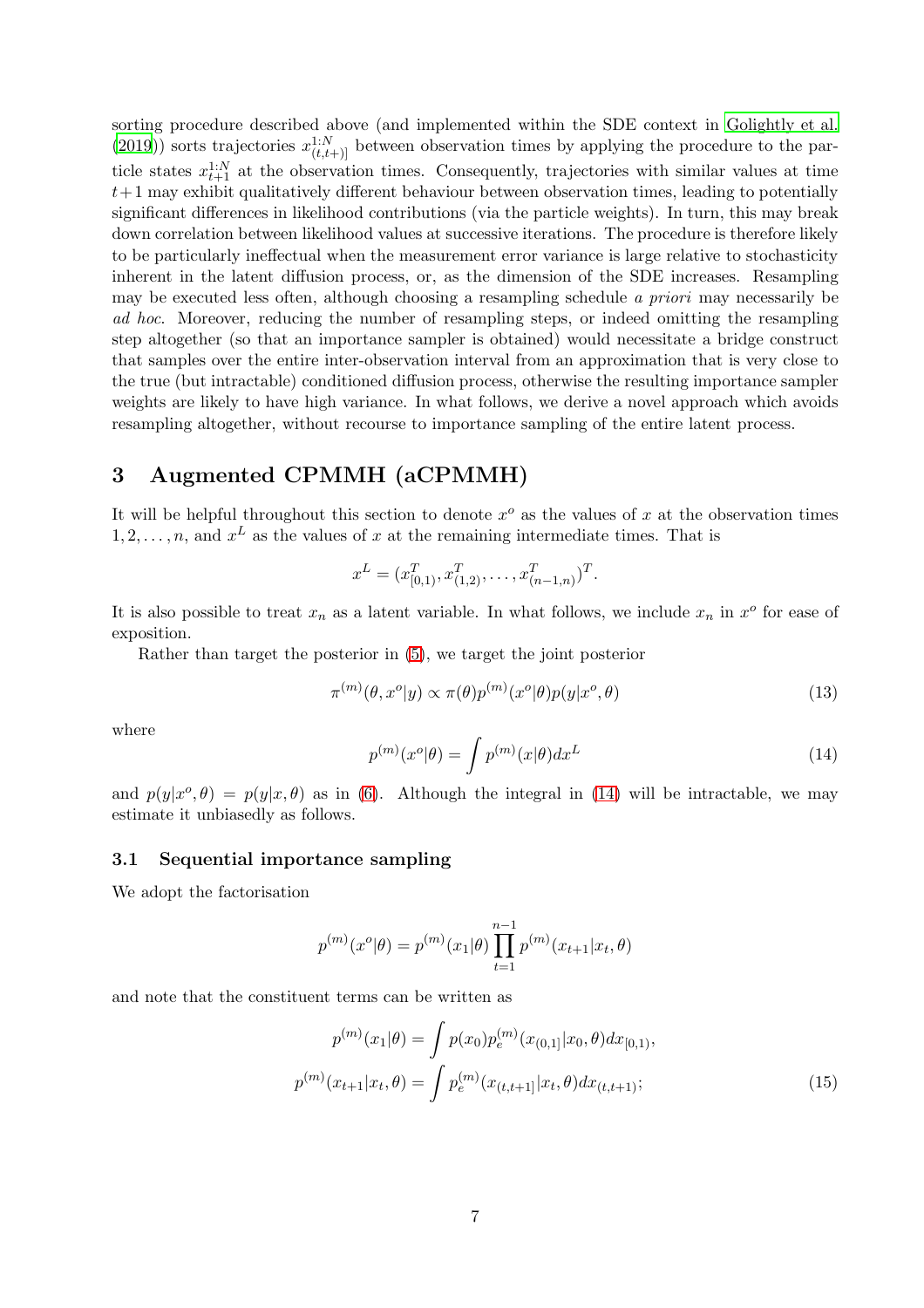recall that  $p_e^{(m)}(x_{(t,t+1]}|x_t, \theta)$  is given by [\(4\)](#page-2-2). Now, given some suitable importance density  $g(x_{(t,t+1)}|x_t, x_{t+1}, \theta)$ , we may write

$$
p^{(m)}(x_{t+1}|x_t, \theta) = \int \frac{p_e^{(m)}(x_{(t,t+1)}|x_t, \theta)}{g(x_{(t,t+1)}|x_t, x_{t+1}, \theta)} g(x_{(t,t+1)}|x_t, x_{t+1}, \theta) dx_{(t,t+1)}
$$
  
= 
$$
E_{x_{(t,t+1)} \sim g} \left\{ \frac{p_e^{(m)}(x_{(t,t+1)}|x_t, \theta)}{g(x_{(t,t+1)}|x_t, x_{t+1}, \theta)} \right\},
$$

and a similar expression can be obtained for  $p^{(m)}(x_1|\theta)$ . Hence, given N draws  $x_{(t,t+1)}^i$ ,  $i = 1, ..., N$ from the density  $g(\cdot|x_t, x_{t+1}, \theta)$ , a realisation of an unbiased estimator of  $p^{(m)}(x_{t+1}|x_t, \theta)$  is

<span id="page-7-0"></span>
$$
\hat{p}_{u_t}^{(m)}(x_{t+1}|x_t, \theta) = \frac{1}{N} \sum_{i=1}^{N} \frac{p_e^{(m)}(x_{(t,t+1)}^i|x_t, \theta)}{g(x_{(t,t+1)}^i|x_t, x_{t+1}, \theta)}
$$
(16)

with the convention that  $x_{t+1}^i = x_{t+1}$  for all i. We recognise [\(16\)](#page-7-0) as an importance sampling estimator of [\(15\)](#page-6-2). An unbiased importance sampling estimator of  $p^{(m)}(x_1|\theta)$  can be obtained in a similar manner, by using an importance density  $p(x_0)g(x_{(0,1)}|x_0, x_1, \theta)$ .

We take  $g(x_{(t,t+1)}|x_t, x_{t+1}, \theta)$  as a simplification of the bridge construct used in Section [2.1](#page-3-5) so that

$$
g(x_{(t,t+1)}|x_t, x_{t+1}, \theta) = \prod_{k=0}^{m-2} g(x_{\tau_{t,k+1}}|x_{\tau_{t,k}}, x_{t+1}, \theta)
$$

where  $g(x_{(t,t+1)}|x_t, x_{t+1}, \theta)$  has the form [\(7\)](#page-3-0) but with the exact  $x_{t+1}$  taking the place of the noisy  $y_{t+1}$ . Since  $\Sigma = 0$ , [\(8\)](#page-3-1) and [\(9\)](#page-3-2) simplify to

$$
\mu(x_{\tau_{t,k}}, x_{t+1}) = \frac{x_{t+1} - x_{\tau_{t,k}}}{t+1 - \tau_{t,k}}, \qquad \Psi(x_{\tau_{t,k}}, \theta) = \frac{t+1 - \tau_{t,k+1}}{t+1 - \tau_{t,k}} \beta(x_{\tau_{t,k}}, \theta). \tag{17}
$$

We make clear the role of the of the innovation vector  $u_t = (u_{t,0}, \ldots, u_{t,m-2})^T$  in [\(16\)](#page-7-0) by writing the bridge construct generatively as in [\(10\)](#page-3-6) but with  $\mu$  and  $\Psi$  given by [\(17\)](#page-7-1).

Now, since the  $x_{(t,t+1)}$ ,  $t = 0, \ldots, n-1$  are conditionally independent given  $x^o$ , we may unbiasedly estimate  $p^{(m)}(x^o|\theta)$  with

<span id="page-7-4"></span><span id="page-7-1"></span>
$$
\hat{p}_U^{(m)}(x^o|\theta) = p_{U_0}^{(m)}(x_1|\theta) \prod_{t=1}^{n-1} \hat{p}_{U_t}^{(m)}(x_{t+1}|x_t, \theta),\tag{18}
$$

realisations of which may be computed by running the importance sampler in Algorithm [3](#page-8-0) for each  $t = 0, \ldots, n-1$ . Note that each t-iteration of Algorithm [3](#page-8-0) can be performed in parallel if desired.

#### <span id="page-7-3"></span>3.2 Algorithm

We adopt a pseudo-marginal approach by targeting the joint density

<span id="page-7-2"></span>
$$
\pi^{(m)}(\theta, x^o, u|y) \propto \pi(\theta) \hat{p}_u^{(m)}(x^o|\theta) p(y|x^o, \theta) p(u)
$$
\n(19)

for which it is easily checked that the posterior of interest,  $\pi^{(m)}(\theta, x^o|y)$  given by [\(13\)](#page-6-3), is a marginal density. The form of [\(19\)](#page-7-2) immediately suggests a Gibbs sampler which alternates between draws from the full conditional densities (FCDs)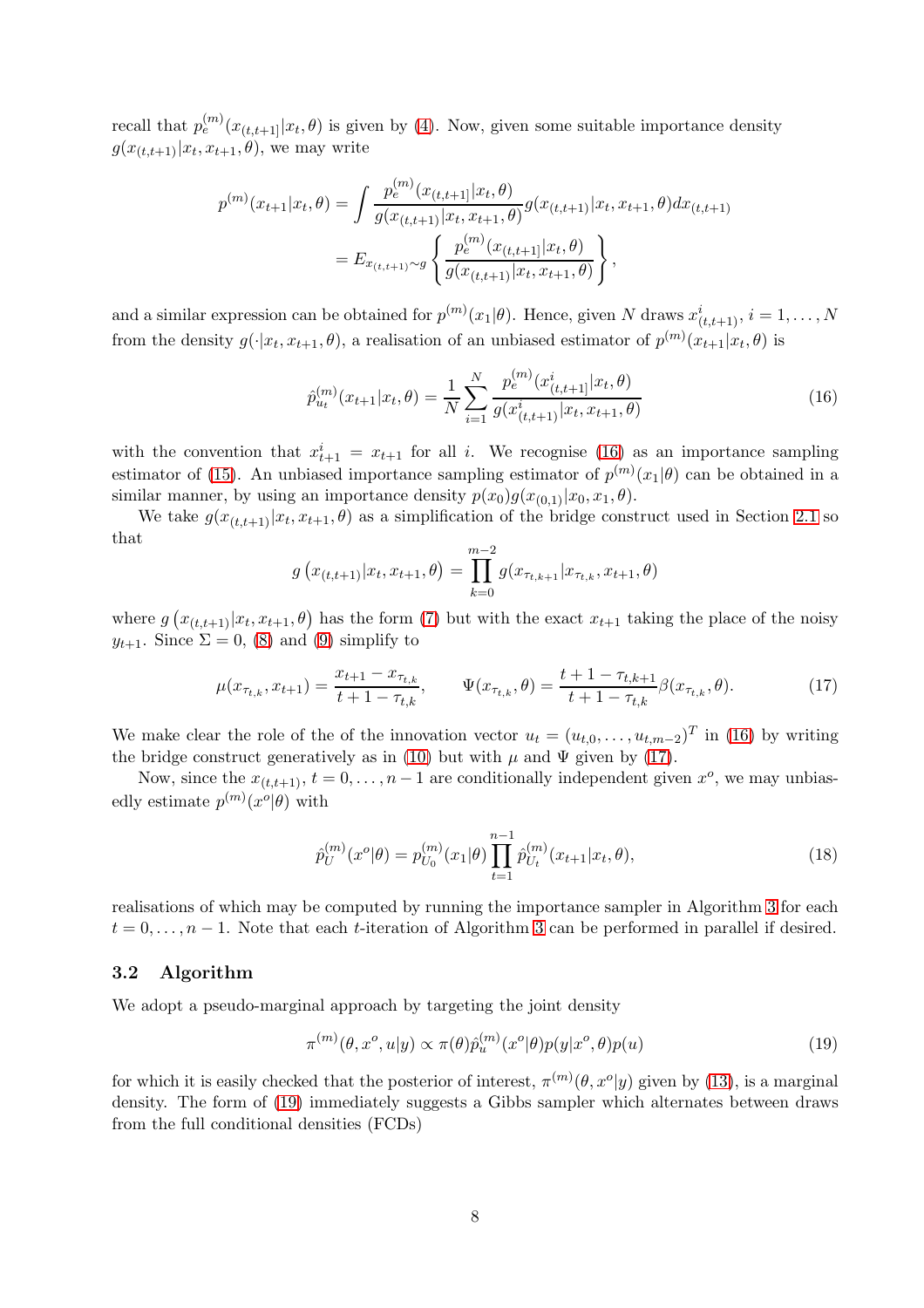### <span id="page-8-0"></span>Algorithm 3 Importance sampling

**Input:** parameter  $\theta$ , latent values  $x_t, x_{t+1}$ , auxiliary variable  $u_t$  and the number of importance samples N.

- (a) **Sample.** Draw  $x_{(t,t+1)}^i \sim g(\cdot | x_t, x_{t+1}, \theta), i = 1, ..., N$ . (If  $t = 0$ , draw  $x_0^i \sim p(\cdot)$  and  $x_{(0,1)}^i \sim g(\cdot | x_0^i, x_1, \theta), i = 1, ..., N$ .)
- (b) Compute weights. For  $i = 1, ..., N$  set

$$
\tilde{w}_{t+1}^i = \frac{p_e^{(m)}(x_{(t,t+1]}^i | x_t, \theta)}{g(x_{(t,t+1)}^i | x_t, x_{t+1}, \theta)}
$$

**Output:** estimate  $\hat{p}_{u_t}^{(m)}(x_{t+1}|x_t, \theta) = \frac{1}{N} \sum_{i=1}^{N} \tilde{w}_{t+1}^i$  of  $p^{(m)}(x_{t+1}|x_t, \theta)$  (or  $\hat{p}_{u_0}^{(m)}(x_1|\theta) = \frac{1}{N} \sum_{i=1}^{N} \tilde{w}_1^i$ of  $p^{(m)}(x_1|\theta)$  if  $t = 0$ ).

1. 
$$
\pi^{(m)}(\theta|u, x^o, y) \propto \pi(\theta)\hat{p}_u^{(m)}(x^o|\theta)p(y|x^o, \theta)
$$
  
2. 
$$
\pi^{(m)}(x^o, u|\theta, y) \propto \hat{p}_u^{(m)}(x^o|\theta)p(y|x^o, \theta)p(u).
$$

Hence, unlike the (C)PMMH scheme, the latent process at the observation times is no longer integrated out. Nevertheless, the sampler targets a posterior for which the latent process between observation instants is marginalised over, and this is crucial for side-stepping the well known dependence problem between the parameters and latent process. Note that as the number of importance samples  $N \to \infty$ , the scheme can be seen as an idealised Gibbs sampler that alternates between draws of  $\pi^{(m)}(\theta|x^o,y)$  and  $\pi^{(m)}(x^o|\theta,y)$ . For  $N=1$ , the scheme is an extension of the modified innovation scheme of [Golightly and Wilkinson \(2008\)](#page-24-4), as discussed further in Section [3.3.](#page-9-0)

Metropolis-within-Gibbs steps are necessary for generating draws from the FCDs above. To sample the FCD  $\pi^{(m)}(\theta|u, x^o, y)$  we use a proposal density  $q(\theta'|\theta)$  so that the acceptance probability is given by

<span id="page-8-1"></span>
$$
\alpha(\theta'|\theta, u, x^o) = \min\left\{1, \frac{\pi(\theta')}{\pi(\theta)} \times \frac{\hat{p}_u^{(m)}(x^o|\theta')}{\hat{p}_u^{(m)}(x^o|\theta)} \times \frac{p(y|x^o, \theta')}{p(y|x^o, \theta)} \times \frac{q(\theta|\theta')}{q(\theta'|\theta)}\right\}.
$$
(20)

Given that  $\pi^{(m)}(x^o, u | \theta, y)$  may be high dimensional, we propose to update  $(x^o, u)$  in separate blocks corresponding to each time component of  $x^o$ . For  $t = 1, \ldots, n-1$  we have that

$$
\pi^{(m)}(x_t, u_{t-1}, u_t | x_{t-1}, x_{t+1}, y_t, \theta) \propto \hat{p}_{u_{t-1}}^{(m)}(x_t | x_{t-1}, \theta) \hat{p}_{u_t}^{(m)}(x_{t+1} | x_t, \theta) p(y_t | x_t, \theta) p(u_{t-1}) p(u_t)
$$

where, for example  $p(u_t) = N(u_t; 0, I_{N(m-1)d})$  (assuming N importance samples,  $(m-1)$  intermediate time points between observation instants and a d-dimensional latent process). For  $t = 1$ ,  $\hat{p}_{u_{t-1}}^{(m)}(x_t|x_{t-1},\theta)$  is replaced by  $\hat{p}_{u_0}^{(m)}(x_1|\theta)$ . The full conditionals for the remaining end-point is given by

$$
\pi^{(m)}(x_n, u_{n-1}|x_{n-1}, y_n, \theta) \propto \hat{p}_{u_{n-1}}^{(m)}(x_n|x_{n-1}, \theta) p(y_n|x_n, \theta) p(u_{n-1}).
$$

We sample from each FCD using a Metropolis-within-Gibbs step. For each  $t = 1, \ldots, n-1$  we use a proposal density of the form

$$
q(x'_t,u'_{(t-1,t)}|x_t,u_{(t-1,t)}) = q(x'_t|x_t)K_2(u'_{(t-1,t)}|u_{(t-1,t)})
$$

where  $K_2(u'_{(t-1,t)}|u_{(t-1,t)}) = K(u'_{t-1}|u_{t-1})K(u'_{t-1})$  $u_t^{\prime}(u_t)$  and we use the shorthand notation  $u_{(t-1,t)} =$  $(u_{t-1}, u_t)$ . Hence, the innovations are updated using a Crank-Nicolson kernel. The end-point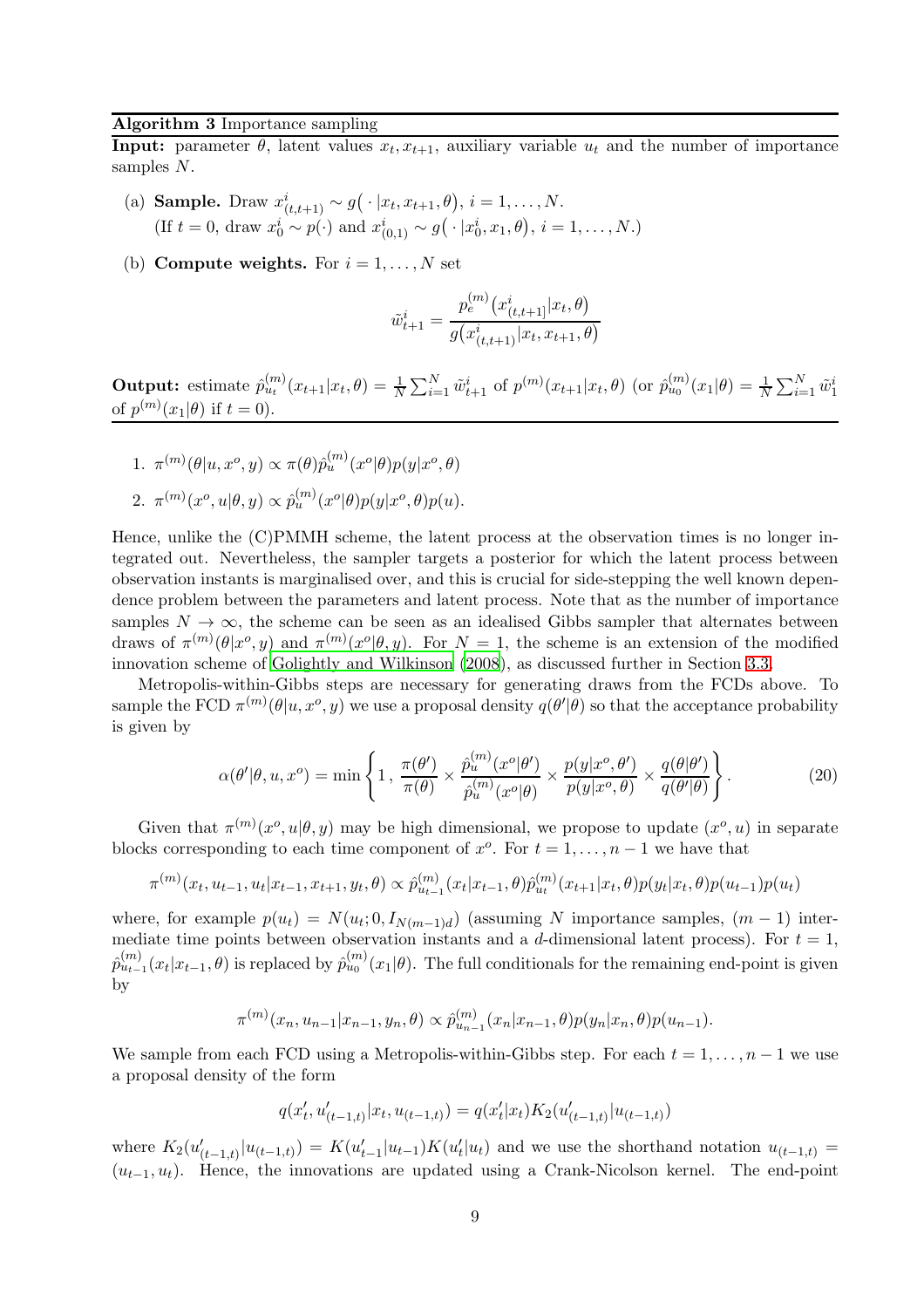proposal is defined similarly, with  $q(x'_i)$  $u'_n, u'_{n-1}|x_n, u_{n-1}\rangle = q(x'_n)$  $\binom{n}{n}$  $K(u'_{n-1}|u_{n-1})$ . We recall that the Crank-Nicolson kernel satisfies detailed balance with respect to the innovation density to arrive at the acceptance probabilities

<span id="page-9-2"></span><span id="page-9-1"></span>
$$
\alpha(x'_t, u'_{(t-1,t)} | x_t, u_{(t-1,t)}, x_{t-1}, x_{t+1}, \theta)
$$
\n
$$
= \min \left\{ 1, \frac{\hat{p}_{u'_{t-1}}^{(m)}(x'_t | x_{t-1}, \theta)}{\hat{p}_{u_{t-1}}^{(m)}(x_t | x_{t-1}, \theta)} \times \frac{\hat{p}_{u'_t}^{(m)}(x_{t+1} | x'_t, \theta)}{\hat{p}_{u_t}^{(m)}(x_{t+1} | x_t, \theta)} \right\} \times \frac{p(y_t | x'_t, \theta)}{p(y_t | x_t, \theta)} \times \frac{q(x_t | x'_t)}{q(x'_t | x_t)} \right\}
$$
\n(21)

for  $t = 1, \ldots, n - 1$ . For the end-point update, the acceptance probability is

$$
\alpha(x'_n, u'_{n-1}|x_n, u'_{n-1}, x_{n-1}, \theta) = \min\left\{1, \frac{\hat{p}_{u'_{n-1}}^{(m)}(x'_n|x_{n-1}, \theta)}{\hat{p}_{u_{n-1}}^{(m)}(x_n|x_{n-1}, \theta)} \times \frac{p(y_n|x'_n, \theta)}{p(y_n|x_n, \theta)} \times \frac{q(x_n|x'_n)}{q(x'_n|x_n)}\right\}.
$$
(22)

It is evident that the innovations  $(u_1, \ldots, u_{n-1})$  are updated twice per Gibbs iteration. We note that a scheme that only updates these innovations once per Gibbs iteration is also possible, but eschew this approach in favour of the above, which promotes better exploration of the innovation variable space. Further tuning considerations are discussed in Section [3.4.](#page-11-0)

We refer to the resulting inference scheme as augmented CPMMH (aCPMMH). The scheme is summarised by Algorithm [4.](#page-10-0) Note that the components of the latent process  $X^o$  at the observation times and auxiliary variables u are updated in steps 3-5; step 3 updates  $(x_t, u_{(t-1,t)})$  for  $t =$  $1, 3, \ldots, n-1$  and step 4 for  $t = 2, 4, \ldots, n-2$  (assuming, WLOG, that n is even). Step 5 updates the final value  $(x_n, u_{n-1})$ . Updating in this way allows for embarrisingly parallel operations over t (at steps 2, 3 and 4). Note that, as presented, uncertainty for the initial value  $x_0$  is integrated over as part of the importance sampler (Algorithm [3\)](#page-8-0). If required, aCPMMH can be modified either to treat  $x_0$  as part of the parameter vector  $\theta$  or with an extra step that updates  $x_0$  (and therefore  $u_0$ ) conditional on  $x_1$  and  $\theta$ .

As presented, Algorithm [4](#page-10-0) is appropriate for the general case of noisy and partial observation of  $X_t$ . In the special case of data consisting of noise free observation of all SDE components (so that  $\Sigma = 0$  and  $F = I_d$  in [\(2\)](#page-2-3)), steps 3-5 are not required. Additionally, step 2 should propose the full auxiliary vector  $u'$  from  $K(u'|u)$  in [\(12\)](#page-5-0). Hence, this special case corresponds to the CPMMH algorithm with  $\hat{p}_{u'}^{(m)}(y|\theta')$  obtained by importance sampling and the acceptance probability is as in [\(11\)](#page-4-1). In the case of noise free observation of a subset of components of  $X_t$ , the scheme proceeds as in Algorithm [4,](#page-10-0) with the unobserved components of  $X_t$  updated in steps 3-5.

#### <span id="page-9-0"></span>3.3 Connection with existing samplers for SDEs

Consider aCPMMH with  $N = 1$  particle and  $\rho = 0$ . In this case aCPMMH exactly coincides with the modified innovation scheme introduced by [Golightly and Wilkinson \(2008](#page-24-4)) (see also [Golightly and Wilkinson](#page-24-10), [2010](#page-24-10); [Papaspiliopoulos et al.](#page-24-5), [2013](#page-24-5); [Fuchs](#page-24-3), [2013](#page-24-3); [van der Meulen and Schauer](#page-25-4),  $2017$ ). We note that for this choice of N there is a one-to-one correspondence between the innova-tions u and the latent path x. Hence, step 2 of the Gibbs sampler in Section [3.2](#page-7-3) is equivalent to directly updating the latent path x in blocks of size  $2m - 1$ . To make this clear, consider updating  $x_{(t-1,t+1)}$ . Upon substituting [\(16\)](#page-7-0) into the acceptance probability in [\(21\)](#page-9-1) we obtain

$$
\min \left\{ 1, \frac{p_e^{(m)}(x'_{(t-1,t]}|x_{t-1}, \theta)}{p_e^{(m)}(x_{(t-1,t]}|x_{t-1}, \theta)} \times \frac{p_e^{(m)}(x'_{(t,t+1]}|x'_t, \theta)}{p_e^{(m)}(x_{(t,t+1]}|x_t, \theta)} \right\}
$$
\n
$$
\times \frac{g(x_{(t-1,t)}|x_{t-1}, x_t, \theta)}{g(x'_{(t-1,t)}|x_{t-1}, x'_t, \theta)} \times \frac{g(x_{(t,t+1)}|x_t, x_{t+1}, \theta)}{g(x'_{(t,t+1)}|x'_t, x_{t+1}, \theta)} \times \frac{p(y_t|x'_t, \theta)}{p(y_t|x_t, \theta)} \times \frac{q(x_t|x'_t)}{q(x'_t|x_t)} \right\}
$$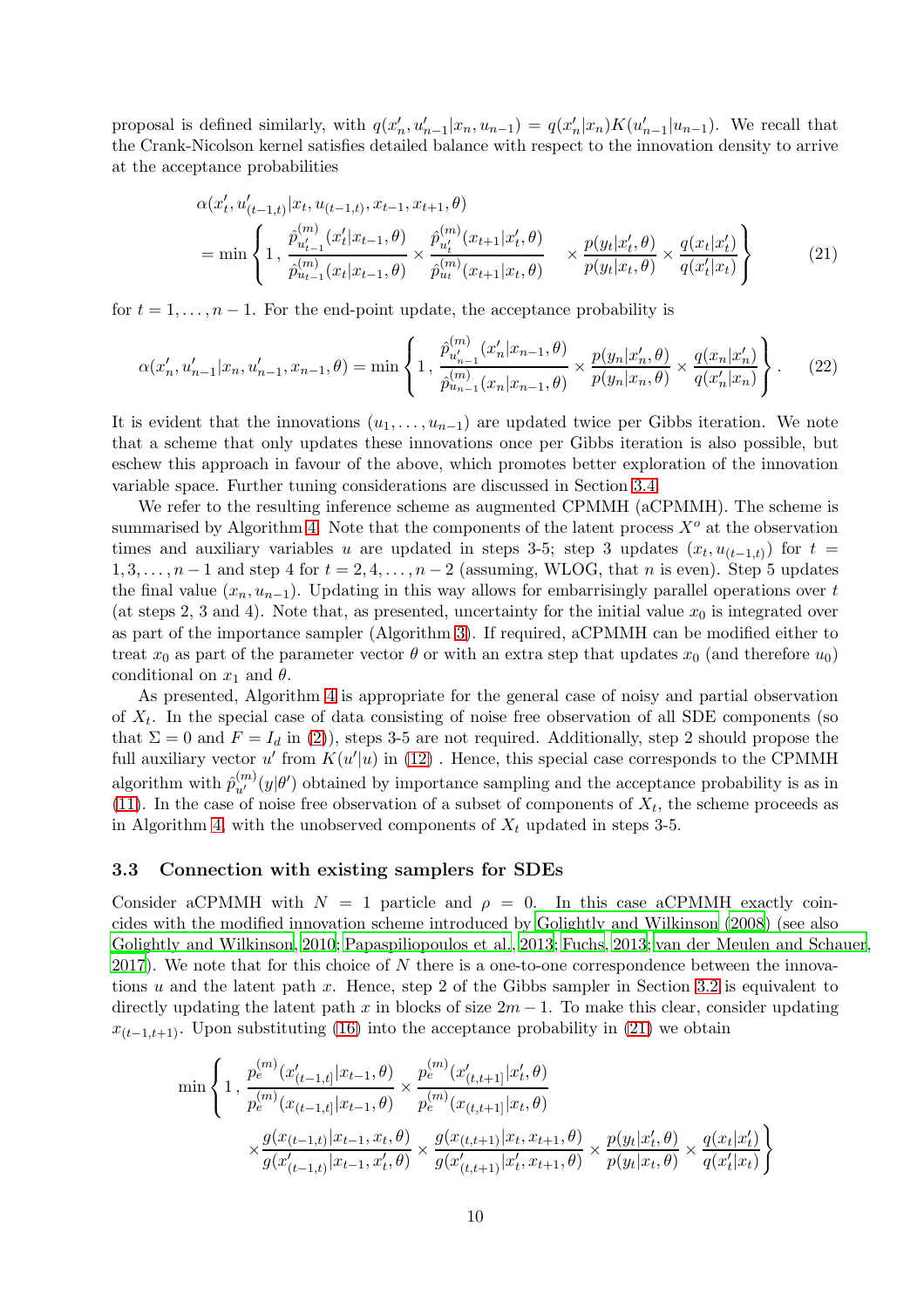# <span id="page-10-0"></span>Algorithm 4 Augmented CPMMH scheme (aCPMMH)

**Input:** parameter and latent values  $(\theta^{(0)}, x^{o,(0)})$ , correlation parameter  $\rho$ , number of importance samples  $N$  and the number of iterations  $n_{\text{iters}}$ .

- 1. **Initialise.** Draw  $u^{(0)} \sim p(\cdot)$  and compute  $\hat{p}_{u^{(0)}}^{(m)}(x^{o,(0)}|\theta^{(0)})$  by running Algorithm [3](#page-8-0) for  $t =$  $0, \ldots, n-1$ . Set the iteration counter  $i = 1$ .
- 2. Update parameters  $\theta$ .
	- (a) Draw  $\theta' \sim q(\cdot|\theta^{(i-1)})$  and compute  $\hat{p}_{u^{(i-1)}}^{(m)}(x^{o,(i-1)}|\theta')$  by running Algorithm [3](#page-8-0) for  $t =$  $0, \ldots, n-1$ <sup>.</sup>
	- (b) With probability  $\alpha(\theta'|\theta^{(i-1)}, u^{(i-1)}, x^{o,(i-1)})$  given by [\(20\)](#page-8-1) put  $\theta^{(i)} = \theta'$  otherwise store the current value  $\theta^{(i)} = \theta^{(i-1)}$ .
- 3. Update  $(x_t, u_{(t-1,t)})$ ,  $t = 1, 3, \ldots, n-1$ .
	- (a) Draw  $x'_t \sim q(\cdot | x_t^{(i-1)})$  $t_i^{(i-1)}$ ) and  $u'_{(t-1,t)} \sim K_2(\cdot | u_{(t-1,t)}^{(i-1)})$  $\binom{(i-1)}{(t-1,t)}$ . Compute  $\hat{p}_{u'_{t-}}^{(m)}$  $\binom{m}{u'_{t-1}}(x'_t$  $t^{(i-1)}_{t-1}$  $_{t-1}^{(i-1)}, \theta^{(i)})$  and  $\hat{p}^{(m)}_{u'}$  $\binom{m}{u'_t} \left(x_{t+1}^{(i-1)}\right) x'_t$  $(t, \theta^{(i)})$  by running iterations  $t - 1$  and t of Algorithm [3.](#page-8-0)
	- (b) With probability  $\alpha(x'_t)$  $\sum_{t}^{'} \sum_{t'}^{'} \sum_{t=1,t}^{i-1} |x_t^{(i-1)}|$  $\mu_{t}^{(i-1)}, \mu_{(t-1,i)}^{(i-1)}$  $\binom{(i-1)}{(t-1,t)}, x_{t-1}^{(i-1)}$  $(t-1), x_{t+1}^{(i-1)}, \theta^{(i)}$  given by [\(21\)](#page-9-1) put  $x_t^{(i)} = x_t'$  $u_{(t-1,t)}^{(i)} =$  $u'_{(t-1,t)}$  otherwise store the current value  $x_t^{(i)} = x_t^{(i-1)}$  $u_t^{(i-1)}$  and  $u_{(t-1,t)}^{(i)} = u_{(t-1,t)}^{(i-1)}$  $\frac{(t-1)}{(t-1,t)}$ .
- 4. Update  $(x_t, u_{(t-1,t)})$ ,  $t = 2, 4, \ldots, n-2$ .
	- (a) Draw  $x'_t \sim q(\cdot | x_t^{(i-1)})$  $\hat{u}_t^{(i-1)}$  and  $u'_{(t-1,t)} \sim K_2(\cdot|u_{(t-1,t)}^{(i)})$ . Compute  $\hat{p}_{u'_{t-1}}^{(m)}$  $\binom{m}{u'_{t-1}}(x'_t$  $t^{'}_{t}|x_{t-1}^{(i)},\theta^{(i)})$  and  $\hat{p}^{(m)}_{n'}$  $\binom{m}{u'_t}(x_{t+1}^{(i)}|x'_t)$  $(t, \theta^{(i)})$  by running iterations  $t - 1$  and t of Algorithm [3.](#page-8-0)
	- (b) With probability  $\alpha(x'_t)$  $\sum_{t}^{'} \sum_{t'}^{i} |x_t^{(i-1)}|$  $(t^{(i-1)}_t, u^{(i)}_{(t-1,t)}, x^{(i)}_{t-1}, x^{(i)}_{t+1}, \theta^{(i)})$  given by [\(21\)](#page-9-1) put  $x^{(i)}_t = x'_t$  and  $u^{(i)}_{(t-1,t)} =$  $u'_{(t-1,t)}$  otherwise store the current value  $x_t^{(i)} = x_t^{(i-1)}$  $t_t^{(i-1)}$  (and  $u_{(t-1,t)}^{(i)}$  remains unchanged).
- 5. Update  $(x_n, u_{n-1})$ .
	- (a) Draw  $x'_n \sim q(\cdot | x_n^{(i-1)})$  and  $u'_{n-1} \sim K(\cdot | u_{n-1}^{(i)})$ . Compute  $\hat{p}_{u'_{n-1}}^{(m)}$  $\binom{m}{u'_{n-1}}(x'_n)$  $\mathcal{L}_n(x_{n-1}^{(i)}, \theta^{(i)})$  by running iteration  $n - 1$  of Algorithm [3.](#page-8-0)
	- (b) With probability  $\alpha(x'_i)$  $x'_n, u'_{n-1}|x_n^{(i-1)}, u_{n-1}^{(i)}, x_{n-1}^{(i)}, \theta^{(i)})$  given by [\(22\)](#page-9-2) put  $x_n^{(i)} = x'_n$  $_n'$  and  $u_{n-1}^{(i)} = u'_{n-1}$  otherwise store the current value  $x_n^{(i)} = x_n^{(i-1)}$  (and  $u_{n-1}^{(i)}$  remains unchanged).
- 6. If  $i = n_{\text{iters}}$ , stop. Otherwise, set  $i := i + 1$  and go to step 2.

 $\textbf{Output:} \,\, \theta^{(1)}, \ldots, \theta^{(n_{\text{iters}})}, \, x^{o,(1)}, \ldots, x^{o,(n_{\text{iters}})}.$ 

corresponding to a MH step that uses a RWM proposal to obtain  $x_t'$  $t<sub>t</sub>$  and then conditional on this value, uses the bridge construct to propose  $x'_{(t-1,t)}$  and  $x'_{(t,t+1)}$ . Step 1 of the Gibbs sampler is equivalent to the reparameterisation used by the modified innovation scheme. Rather than update  $\theta$  conditional on x (and y), the innovations u are the effective component being conditioned on. The motivation for this reparameterisation is to break down the well known problematic dependence between  $\theta$  and x [\(Roberts and Stramer, 2001](#page-25-3)). To make the connection clear, note that upon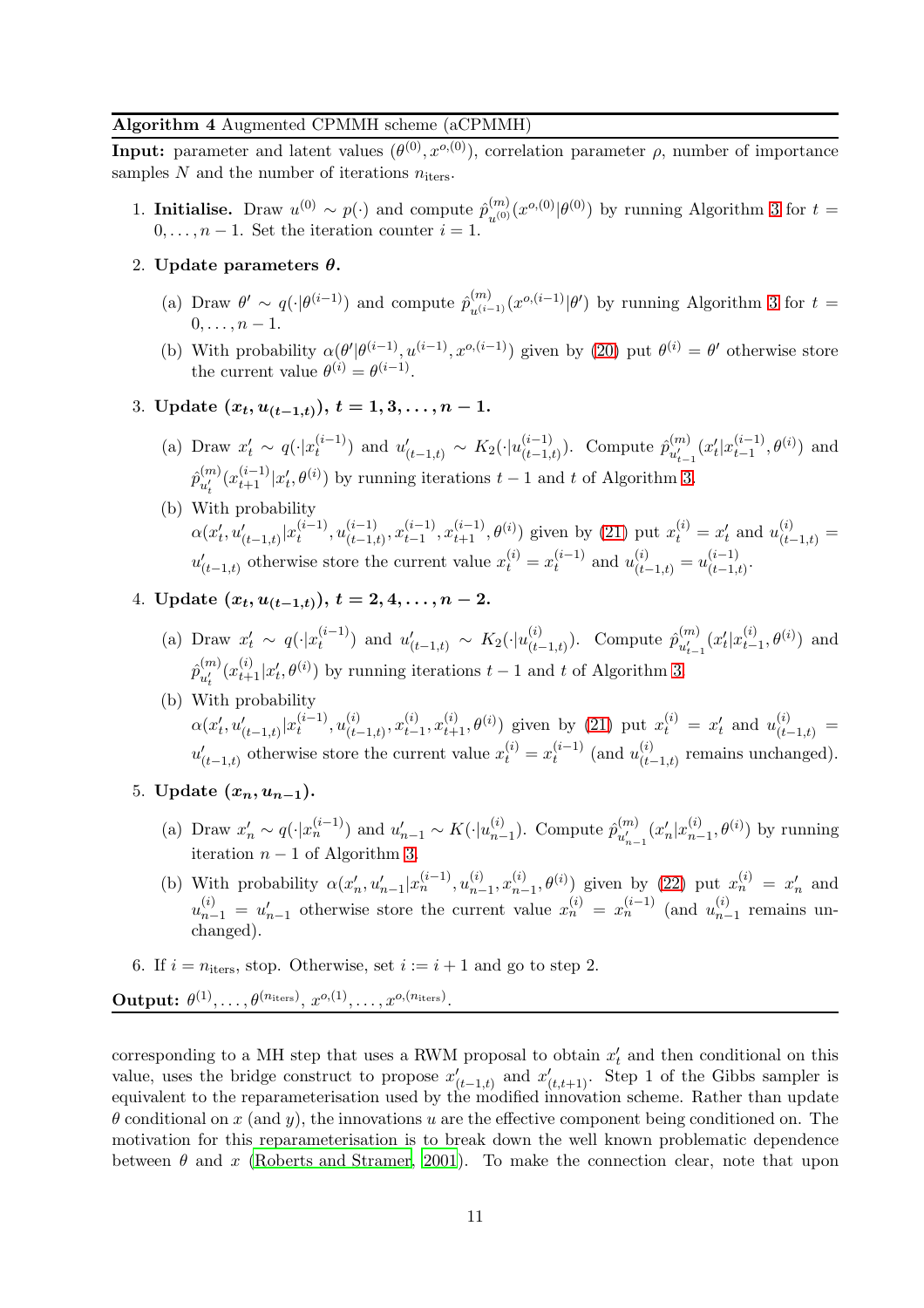combining [\(18\)](#page-7-4) with [\(16\)](#page-7-0) and substituting the result into the acceptance probability in [\(20\)](#page-8-1), we obtain

$$
\min\left\{1\,,\,\frac{\pi(\theta')}{\pi(\theta)}\times\prod_{t=0}^{n-1}\frac{p_e^{(m)}(x_{(t,t+1)}|x_t,\theta')}{p_e^{(m)}(x_{(t,t+1)}|x_t,\theta)}\times\prod_{t=0}^{n-1}\frac{g(x_{(t,t+1)}|x_t,x_{t+1},\theta)}{g(x_{(t,t+1)}|x_t,x_{t+1},\theta')}\times\frac{p(y|x^o,\theta')}{p(y|x^o,\theta)}\times\frac{q(\theta|\theta')}{q(\theta'|\theta)}\right\}.
$$

It is straightforward to show that the Jacobian associated with the change of variables (from  $x$  to  $u$ ) is given by  $\prod_{t=0}^{n-1} g(x_{(t,t+1)}|x_t, x_{t+1}, \theta)^{-1}$  and therefore the above acceptance probability coincides with that obtained for the parameter update in the modified innovation scheme (see e.g. page 14) of [Golightly and Wilkinson](#page-24-10), [2010](#page-24-10)).

For  $N = 1$  and  $0 < \rho < 1$ , aCPMMH can be seen as an extension of the modified innovation scheme that uses a Crank-Nicolson proposal for the innovations. A recent application can be found in [Arnaudon et al. \(2020](#page-23-7)). We assess the performance of aCPMMH for different values of  $\rho$  and N in Section [4.](#page-12-0)

#### <span id="page-11-0"></span>3.4 Initialisation and tuning choices

Recall that both CPMMH and PMMH require setting the number of particles N and, if using a random walk Metropolis (RWM) proposal, a suitable innovation variance. Practical advice on choosing N for (C)PMMH is discussed at the end of Sections [2.1](#page-3-5) and [2.2.](#page-4-2) For a RWM proposal of the form  $q(\theta'|\theta) = N(\theta^*, \theta, \Omega)$ , a rule of thumb for the innovation variance  $\Omega$  is to take  $\Omega = \frac{2.56^2}{p} \widehat{\text{var}}(\theta|y)$ <br>[\(Sherlock et al.](#page-25-10), [2015\)](#page-25-10), which could be obtained from an initial pilot run (such as that required to find a plausible  $\theta$  value for subsequently choosing N).

For (C)PMMH, both the pilot and main monitoring runs require careful initialisation of  $\theta$ [\(Owen et al.](#page-24-11), [2015](#page-24-11)). The aCPMMH scheme additionally requires initialisation of  $x^o$ , with poor choices likely to slow initial convergence of the Gibbs sampler. One possibility is to seek an approximation to  $\pi^{(m)}(\theta, x^o | y)$ , denoted  $\pi^{(a)}(\theta, x^o | y)$ , for which samples can be obtained (e.g. via MCMC) at relatively low computational cost. These samples can then be used to compute estimates  $\hat{E}(\theta|y)$ and  $\hat{E}(x_t|y)$ , which can be used to initialise aCPMMH. Further, the proposal variances for  $\theta$  and  $x_t$  can be made proportional to the estimates  $\widehat{\text{var}}(\theta|y)$  and  $\widehat{\text{var}}(x_t|y)$  respectively, which can also be computed from the samples. For SDE models of the form [\(1\)](#page-2-1), the linear noise approximation (LNA) [\(Stathopoulos and Girolami](#page-25-11), [2013](#page-25-11); [Fearnhead et al.](#page-24-12), [2014\)](#page-24-12) provides a tractable Gaussian approximation. We describe the LNA, its solution and sampling of  $\pi^{(a)}(\theta, x^o|y)$  in Appendix [A.](#page-20-0) In scenarios where using the LNA is not practical, we suggest initialising a pilot run of aCPMMH with  $x^o = y$  (if  $d_o = d$  so that all components are observed) or sampling  $x^o$  via recursive application of the bridge construct in [\(7\)](#page-3-0). The pilot run can be used to obtain further quantities required for tuning the proposal densities  $q(\theta'|\theta)$  and  $q(x'_t)$  $t<sub>t</sub>(x<sub>t</sub>)$ . Hence, our intitialisation and tuning advice can be summarised by the following two options:

- 1. Perform a short pilot run of an MCMC scheme targeting  $\pi^{(a)}(\theta, x^o|y)$  (as described in Ap-pendix [A](#page-20-0) for the LNA) to obtain the estimates  $\hat{E}(\theta|y)$ ,  $\hat{E}(x_t|y)$ ,  $\hat{var}(\theta|y)$  and  $\hat{var}(x_t|y)$ . These quantities are used to initialise the main monitoring run of aCPMMH and in the RWM proposals for  $\theta$  and the components of  $x^o$ .
- 2. Perform a short pilot run of aCPMMH with  $x^o$  initialised at the data  $y$  (if all SDE components are observed) or, in the case of incomplete observation of all SDE components, recursively draw from [\(7\)](#page-3-0), retaining only those values at the observation times. Compute estimates as in option 1, for use in the main monitoring run.

The length of the pilot run can be set by choosing a fraction of the main monitoring run to fix the overall computational budget. For simplicity, we use RWM proposals in the pilot runs with diagonal innovation variances chosen to obtain (approximately) a desired acceptance rate. We note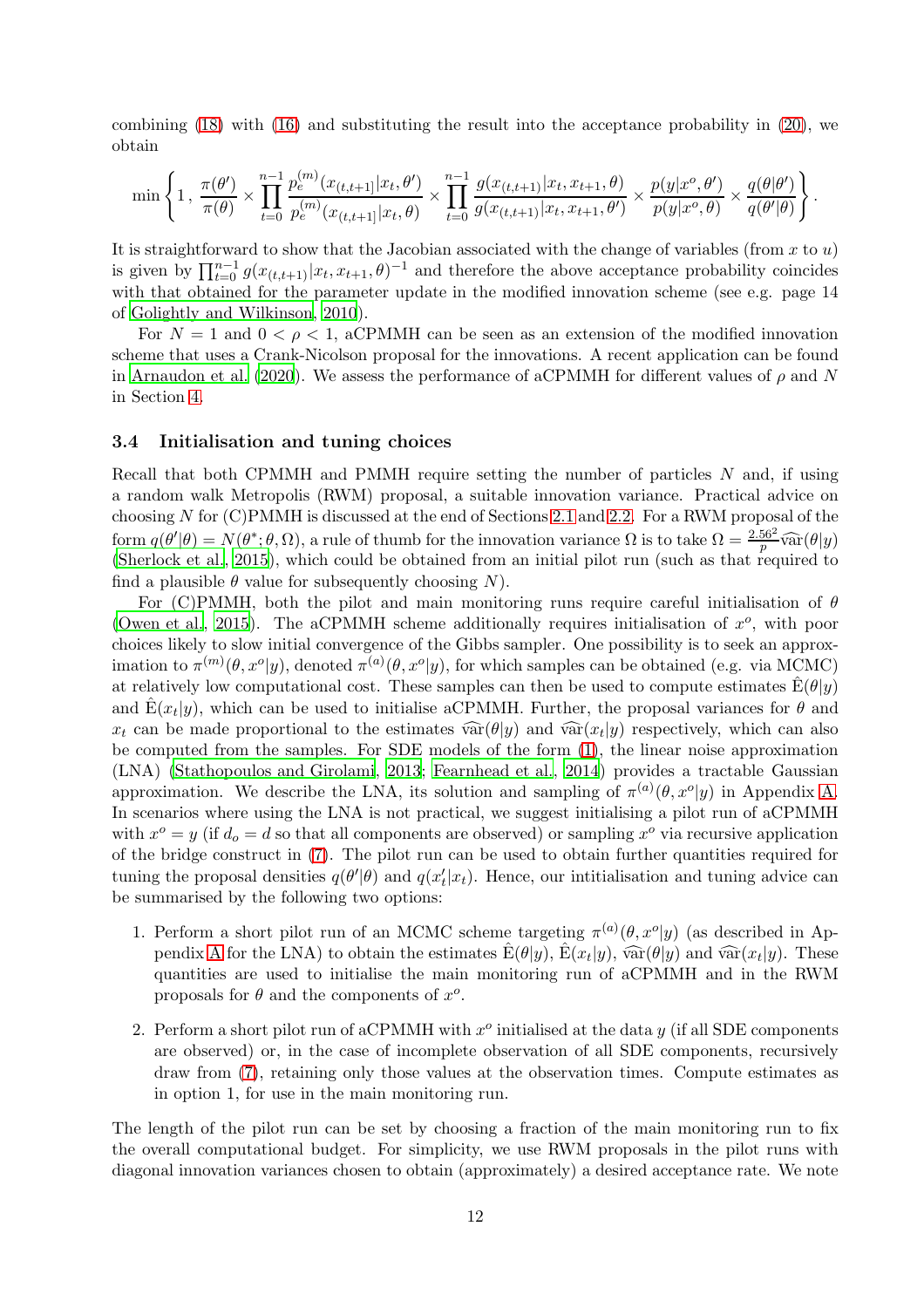that Option 2 additionally requires specifying an initial number of particles N for the pilot run. In our experiments, we find that  $N = 1$  is often sufficient. For either option, the number of particles can be further tuned if desired, before the main monitoring run.

# <span id="page-12-0"></span>4 Applications

We consider three applications of increasing complexity. All algorithms are coded in R and were run on a desktop computer with an Intel quad-core CPU. For all experiments, we compare the performance of competing algorithms using minimum (over each parameter chain and for aCPMMH,  $x^o$  chain) effective sample size per second (mESS/s). Effective sample size (ESS) is the number of independent and identically distributed samples from the target that would produce an estimator with the same variance as the auto-correlated MCMC output. We computed ESS using the R coda package, details of which can be found in [Plummer et al. \(2006\)](#page-25-12). When running CPMMH and aCPMMH with  $\rho > 0$  we set  $\rho = 0.99$ . This pragmatic choice promotes good mixing in the  $\theta$  chain (for CPMMH and aCPMMH) and  $x^o$  chain (for aCPMMH) while allowing the auxiliary variables to mix on a scale comparable to  $\theta$  and  $x^o$ . We report CPU time based on the main monitoring runs and note that CPU cost of tuning was small relative to the cost of the main run (and typically less than 10% of the reported CPU time). For all experiments (unless stated otherwise) we used a discretisation of  $\Delta \tau = 0.2$  which we found gave a good balance between accuracy (in the sense of limiting discretisation bias) and computational performance.

# 4.1 Square-root diffusion process

Consider a univariate diffusion process satisfying an Itô SDE of the form

<span id="page-12-1"></span>
$$
dX_t = \left(\theta_1 - \theta_2\right) X_t dt + \sqrt{\left(\theta_1 + \theta_2\right) X_t} dW_t, \tag{23}
$$

which can be seen as a degenerate case of a Feller square-root diffusion [\(Feller](#page-24-13), [1952\)](#page-24-13). We generated two synthetic data sets consisting of 101 observations at integer times using  $\theta = (0.05, 0.06)^T$  and a known initial condition of  $X_0 = 25$ . The observation model is  $Y_t \sim N(X_t, \sigma^2)$  where  $\sigma \in \{1, 5\}$ giving data sets designated as  $\mathcal{D}_1$  and  $\mathcal{D}_2$  respectively (and shown in Figure [1\)](#page-13-0). We took independent  $N(0, 10^2)$  priors for each  $\log \theta_i$ ,  $i = 1, 2$ , and work on the logarithmic scale when using the random walk proposal mechanism.

We ran aCPMMH for 50K iterations with  $\rho$  fixed at 0.99. We report results for  $N = 1$  particle, since  $N > 1$  gave no increase in overall performance. Both tuning and initialisation methods (options 1 and 2 of Section [3.4\)](#page-11-0) were implemented and denoted "aCPMMH (1)" and "aCPMMH (2)". We additionally include results based on the output of PMMH and CPMMH, which were tuned in line with the guidance given at the end of Sections [2.1](#page-3-5) and [2.2.](#page-4-2)

Table [1](#page-13-1) and Figure [2](#page-14-0) summarise our results. The latter shows marginal posteriors obtained from the output of aCPMMH, and for comparison, from the LNA as an inferential model. We note substantial differences in posteriors obtained when using the discretised SDE in [\(23\)](#page-12-1) as the inferential model compared to inferences made under the LNA. This is not surprising since for this example, the ground truth  $\theta_1$  and  $\theta_2$  values are similar, for which the assumption that fluctutaions about the mean of  $X_t$  are small (as is necessary for an accurate LNA), is unreasonable. Nevertheless, we were still able to use the LNA to adequately initialise and tune aCPMMH. We also note that both initialisation and tuning options give comparable results.

It is evident from Table [1](#page-13-1) that aCPMMH offers substantial improvements in overall efficiency compared to PMMH and, to a lesser extent, CPMMH. Minimum effective sample size per second for PMMH : CPMMH : aCPMMH scales as  $1:2.7:6$  for data set  $\mathcal{D}_1$  and  $1:2.5:2.5$  for data set  $\mathcal{D}_2$ . We found that as the measurement error variance  $(\sigma^2)$  is increased, the optimal number of particles N for both PMMH and CPMMH also increased. Although aCPMMH required  $N = 1$  (that is, we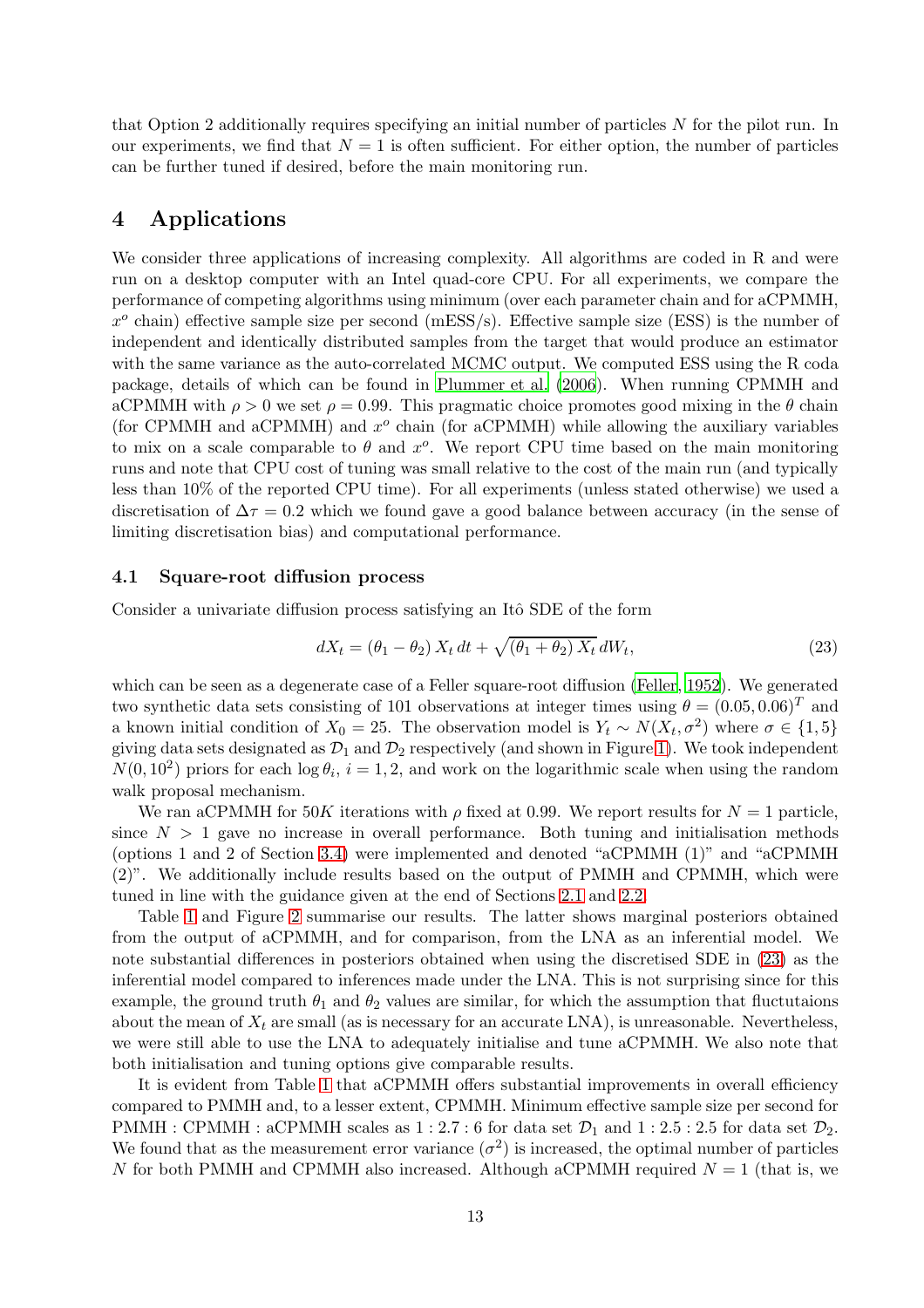| Data set                         | Algorithm    | $\rho$ | $\boldsymbol{N}$                  | CPU(s) | mESS $(\theta, x^{\circ})$ | mESS/s | Rel.    |
|----------------------------------|--------------|--------|-----------------------------------|--------|----------------------------|--------|---------|
|                                  |              |        |                                   |        |                            |        |         |
| $\mathcal{D}_1$ ( $\sigma = 1$ ) | aCPMMH(1)    | 0.99   | $\overline{1}$                    | 777    | (3194, 3818)               | 4.11   | 6.0     |
|                                  | aCPMMH(2)    | 0.99   | $\mathbf{1}$                      | 780    | (3080, 3757)               | 3.95   | $5.8\,$ |
|                                  | <b>CPMMH</b> | 0.99   | $2^{\circ}$                       | 745    | $(1358, -)$                | 1.82   | 2.7     |
|                                  | <b>PMMH</b>  | 0.00   | 10                                | 2217   | $(1513, -)$                | 0.68   | 1.0     |
| $\mathcal{D}_2$ ( $\sigma = 5$ ) | aCPMMH(1)    | 0.99   | $\overline{1}$                    | 775    | (829, 481)                 | 0.62   | 2.5     |
|                                  | aCPMMH(2)    | 0.99   | $\begin{array}{cc} 1 \end{array}$ | 770    | (799, 450)                 | 0.58   | 2.3     |
|                                  | <b>CPMMH</b> | 0.99   | 6                                 | 1684   | $(1050, -)$                | 0.62   | 2.5     |
|                                  | <b>PMMH</b>  | 0.00   | 20                                | 4989   | $(1254, -)$                | 0.25   | 1.0     |

<span id="page-13-1"></span>second  $s$ ), minimum ESS (over  $\theta$  and  $x^o$  chains), minimum ESS per second and relative (to PMM $\mathbb{E}$  minimum ESS per second. All results are based on  $5 \times 10^4$  iterations of each scheme. PSfrag replacements



<span id="page-13-0"></span>Figure 1: Birth–Death model. Data sets (circles) and summaries (mean and 95% credible intervals obtained from the output of aCPMMH) of the within-sample predictive  $\pi(y|\mathcal{D}_1)$  (left) and  $\pi(y|\mathcal{D}_2)$ (right).

observed no additional improvement in overall efficiency for  $N > 1$ ), the mixing deteriorates, due to having to integrate over the additional uncertainty in the latent process at the observation times. Finally, although the Euclidean sorting algorithm used in CPMMH is likely to be effective for this simple univariate example, we anticipate its deterioration in subsequent examples with increasing state dimension.

# <span id="page-13-2"></span>4.2 Lotka-Volterra

The Lotka-Volterra system describes the time-course behaviour of two interacting species: prey  $X_{1,t}$  and predators  $X_{2,t}$ . The stochastic differential equation describing the dynamics of  $X_t =$  $(X_{1,t}, X_{2,t})^T$  is given by

$$
d\begin{pmatrix} X_1 \\ X_2 \end{pmatrix} = \begin{pmatrix} \theta_1 X_1 - \theta_2 X_1 X_2 \\ \theta_2 X_1 X_2 - \theta_3 X_2 \end{pmatrix} dt + \begin{pmatrix} \theta_1 X_1 + \theta_2 X_1 X_2 & -\theta_2 X_1 X_2 \\ -\theta_2 X_1 X_2 & \theta_2 X_1 X_2 + \theta_3 X_2 \end{pmatrix}^{\frac{1}{2}} d\begin{pmatrix} W_1 \\ W_2 \end{pmatrix}
$$
(24)

after suppressing dependence on t.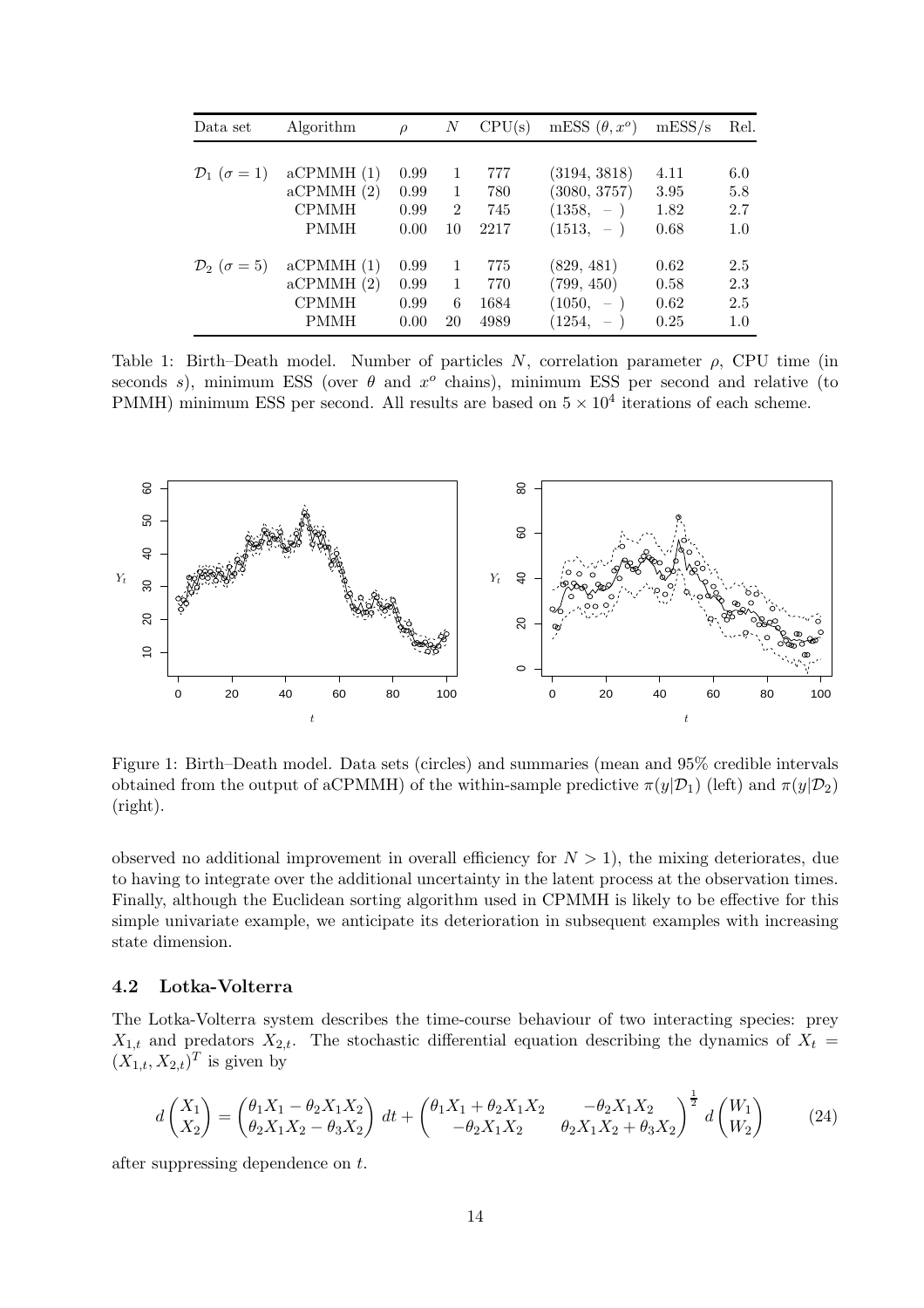

<span id="page-14-0"></span>Figure 2: Birth–Death model. Marginal posterior distributions using data set  $\mathcal{D}_2$  and based on the output of aCPMMH (solid lines) and the LNA (dashed lines). The true values of  $\theta_1$ ,  $\theta_2$  and  $\theta_1 - \theta_2$ are indicated.

We repeated the experiments of [Golightly et al. \(2019\)](#page-24-7) which, for this example, involved three synthetic data sets generated with  $\theta = (0.5, 0.0025, 0.3)^T$  and a known initial condition of  $X_0 =$  $(100, 100)^T$ . The observation model is

$$
Y_t \sim \mathcal{N}\left(X_t, \sigma^2 I_2\right)
$$

where  $I_2$  is the 2×2 identity matrix and  $\sigma \in \{1, 5, 10\}$  giving data sets designated as  $\mathcal{D}_1$ ,  $\mathcal{D}_2$  and  $\mathcal{D}_3$ respectively. Data set  $\mathcal{D}_3$  is shown in Figure [3,](#page-16-0) and gives dynamics typical of the parameter choice taken. The parameters correspond to the rates of prey reproduction, prey death and predator reproduction, and predator death. As the parameters must be strictly positive, we work on the logarithmic scale with independent  $N(0, 10^2)$  priors assumed for each  $\log \theta_i$ ,  $i = 1, 2, 3$ . The main monitoring runs consisted of  $10^5$  iterations of aCPMMH, CPMMH (with  $\rho = 0.99$ ) and PMMH. Note that aCPMMH used random walk proposals in the  $log \theta$  and  $x^{\circ}$  updates, with variances obtained from the output of an MCMC pilot run based on the LNA, which was also used to initialise  $\theta$  and  $x^o$ .

From Figure [4](#page-16-1) we see that aCPMMH gives parameter posterior output that is consistent with the ground truth (and also with the output of PMMH and CPMMH – not shown). In this case, the LNA gives accurate output when used as an inferential model. We compare efficiency of PMMH, CPMMH and aCPMMH in Table [2.](#page-15-0) We found that  $N = 1$  was sufficient for aCPMMH but also include results for  $N = 2$ , which gave a small increase in minimum ESS but a decrease in overall efficiency, due to the increase (doubling) in CPU time. It is clear that as  $\sigma$  increases, PMMH and CPMMH require an increase in N to maintain a reasonable minimum ESS. Consequently, their performance degrades. Although the statistical efficiency (mESS) of aCPMMH reduces as  $\sigma$ increases, the reduction is gradual (compared to that of CPMMH) and we see an increase in overall efficiency of aCPMMH (with  $\rho = 0.99$ ) of an order of magnitude over PMMH in all experiments, and over CPMMH for data sets  $\mathcal{D}_2$  and  $\mathcal{D}_3$ . We also include the output of aCPMMH with  $N = 1$ and  $\rho = 0.0$ , corresponding to the modified innovation scheme of [Golightly and Wilkinson \(2008](#page-24-4)) (and as discussed in Section [3.3\)](#page-9-0). Although this approach works well compared to CPMMH and PMMH, and gives well mixing parameter chains, we see a decrease in mESS (relative to aCPMMH with  $\rho = 0.99$ ) calculated from the  $x^{\circ}$  chains, and this relative difference increases as  $\sigma$  increases.

Finally, we compare the performance of CPMMH and aCPMMH when parallelised over two cores. For aCPMMH (and as discussed at the end of Section [3.2\)](#page-7-3), operations over t in steps  $2,3$ and 4 of Algorithm [4](#page-10-0) can be performed in parallel. For CPMMH, we perform the propagate step of the particle filter (step 2(b) of Algorithm [1\)](#page-4-0) in parallel. Figure [5](#page-17-1) shows the difference (2 cores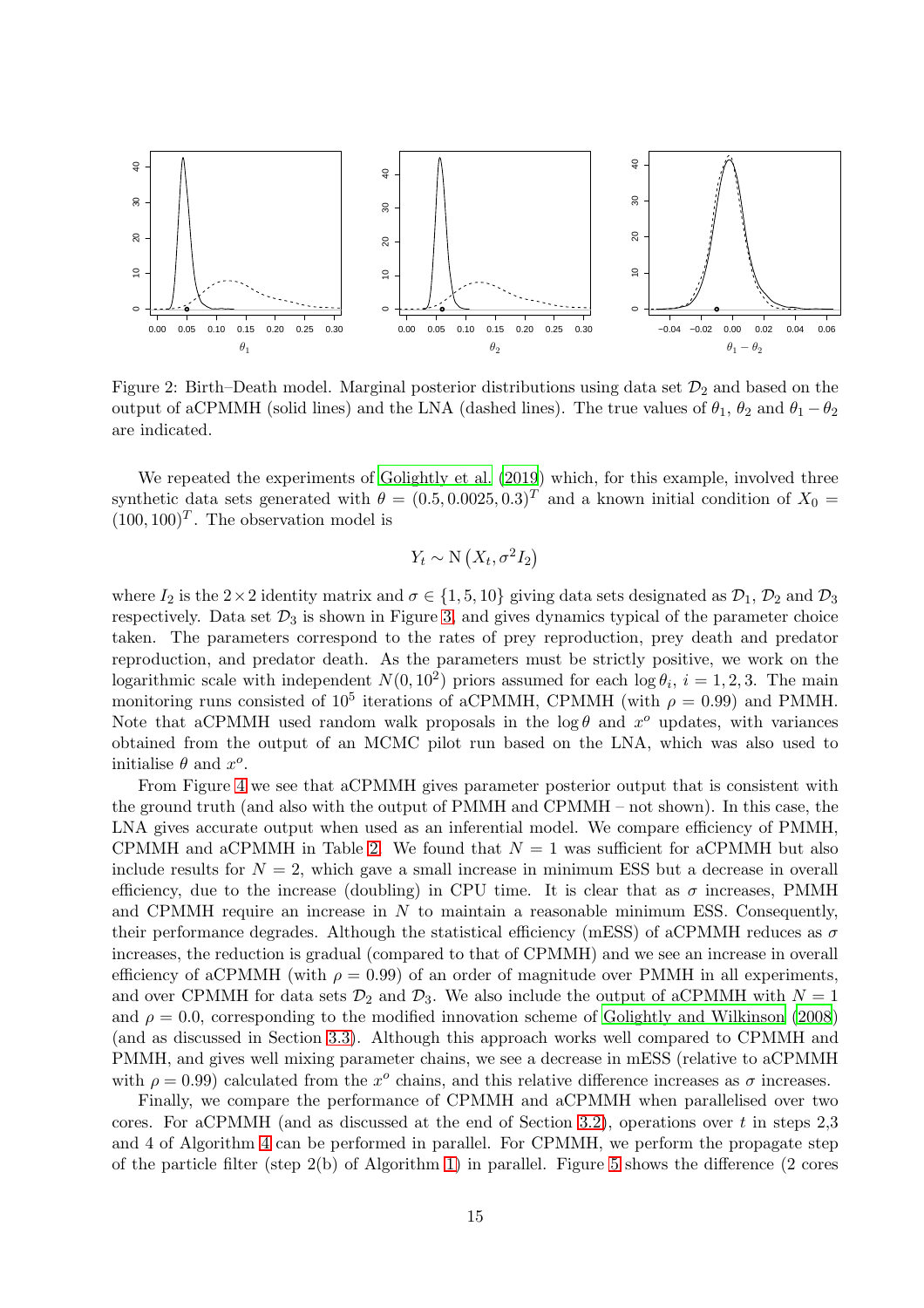| Data set                          | Algorithm    | $\rho$ | N              | CPU(s) | mESS $(\theta, x^{\circ})$ | mESS/s | Rel.    |
|-----------------------------------|--------------|--------|----------------|--------|----------------------------|--------|---------|
|                                   |              |        |                |        |                            |        |         |
| $\mathcal{D}_1$ ( $\sigma = 1$ )  | aCPMMH       | 0.99   | 1              | 7330   | (9375, 9483)               | 1.279  | 27.8    |
|                                   |              | 0.99   | $\overline{2}$ | 12773  | (9446, 12485)              | 0.740  | 16.1    |
|                                   |              | 0.00   | 1              | 6877   | (8805, 2028)               | 0.299  | 6.5     |
|                                   | CPMMH        | 0.99   | 3              | 11280  | $(8023, -)$                | 0.711  | 16.3    |
|                                   | PMMH         | 0.00   | 16             | 59730  | $(2771, -)$                | 0.046  | 1.0     |
| $\mathcal{D}_2$ ( $\sigma = 5$ )  | aCPMMH       | 0.99   | 1              | 6780   | (7331, 6807)               | 1.004  | 25.7    |
|                                   |              | 0.99   | $\overline{2}$ | 12807  | (7877, 7117)               | 0.556  | 14.2    |
|                                   |              | 0.00   | 1              | 6769   | (8022, 1380)               | 0.204  | 5.2     |
|                                   | <b>CPMMH</b> | 0.99   | 8              | 29780  | $(3681, -)$                | 0.124  | 3.2     |
|                                   | PMMH         | 0.00   | 20             | 75930  | $(2959, -)$                | 0.039  | 1.0     |
| $\mathcal{D}_3$ ( $\sigma = 10$ ) | aCPMMH       | 0.99   | 1              | 6772   | (4986, 3301)               | 0.487  | 16.8    |
|                                   |              | 0.99   | $\mathfrak{D}$ | 12753  | (5859, 3446)               | 0.270  | 9.3     |
|                                   |              | 0.00   | $\mathbf{1}$   | 6786   | (4676, 1384)               | 0.203  | 7.0     |
|                                   | CPMMH        | 0.99   | 19             | 71520  | $(3516, -)$                | 0.049  | 1.7     |
|                                   | PMMH         | 0.00   | 28             | 105770 | $(3031, -)$                | 0.029  | $1.0\,$ |

<span id="page-15-0"></span>Table 2: Lotka–Volterra model. Number of particles N, correlation parameter  $\rho$ , CPU time (in seconds s), minimum ESS (over  $\theta$  and  $x^o$  chains), minimum ESS per second and relative (to PMMH) minimum ESS per second. All results are based on  $10<sup>5</sup>$  iterations of each scheme.

vs 1 core) in log<sub>2</sub> CPU times (denoted  $\Delta \log_2$  CPU) against log<sub>10</sub>  $\Delta \tau$ , where the discretisation level is  $\Delta \tau \in \{10^{-4}, 10^{-3}, 10^{-2}, 10^{-1}\}$ ; for a perfect speed up from the use of two cores, this would be  $-1$ . Results based on aCPMMH used  $N = 1$  in all cases whereas CPMMH used  $N = 3$ ,  $N = 8$  and  $N = 18$ . These values correspond to the the numbers of particles required for each synthetic data set. For aCPMMH, we see that using 2 cores is beneficial for  $\Delta \tau \leq 10^{-2}$ . For CPMMH and  $N = 1$ , there is almost no benefit in a multi-core approach (and CPU time using 2 cores is typically higher than a single core approach). This is unsurprising given the resampling steps (performed in serial) between the propagate steps. As N increases, the benefit of using 2 cores can be seen.

# 4.3 Autoregulatory gene network

A commonly used mechanism for auto-regulation in prokaryotes which has been well-studied and modelled is a negative feedback mechanism whereby dimers of a protein repress its own transcription (e.g. [Arkin et al., 1998](#page-23-8)). A simplified model for such a prokaryotic auto-regulation, based on this mechanism can be found in [Golightly and Wilkinson \(2005](#page-24-14)) (see also [Golightly and Wilkinson,](#page-24-2) [2011\)](#page-24-2). We consider the SDE representation of the dynamics of the key species involved in this mechanism. These are RNA, P, P<sub>2</sub> and DNA, denoted as  $X_1$ ,  $X_2$ ,  $X_3$  and  $X_4$  respectively. The SDE takes the form [\(1\)](#page-2-1) where

$$
\alpha(X_t, \theta) = S h(X_t, \theta), \qquad \beta(X_t, \theta) = S h(X_t, \theta) S^T,
$$

the stoichiometry matrix  $S$  is

$$
S = \left(\begin{array}{cccccc} 0 & 0 & 1 & 0 & 0 & 0 & -1 & 0 \\ 0 & 0 & 0 & 1 & -2 & 2 & 0 & -1 \\ -1 & 1 & 0 & 0 & 1 & -1 & 0 & 0 \\ -1 & 1 & 0 & 0 & 0 & 0 & 0 & 0 \end{array}\right),
$$

and the hazard function  $h(X_t, \theta)$  is

$$
h(X, \theta) = (0.1X_4X_3, \theta_1(10 - X_4), \theta_2X_4, 0.2X_1, 0.1X_2(X_2 - 1)/2, \theta_3X_3, \theta_4X_1, \theta_8X_2)^T
$$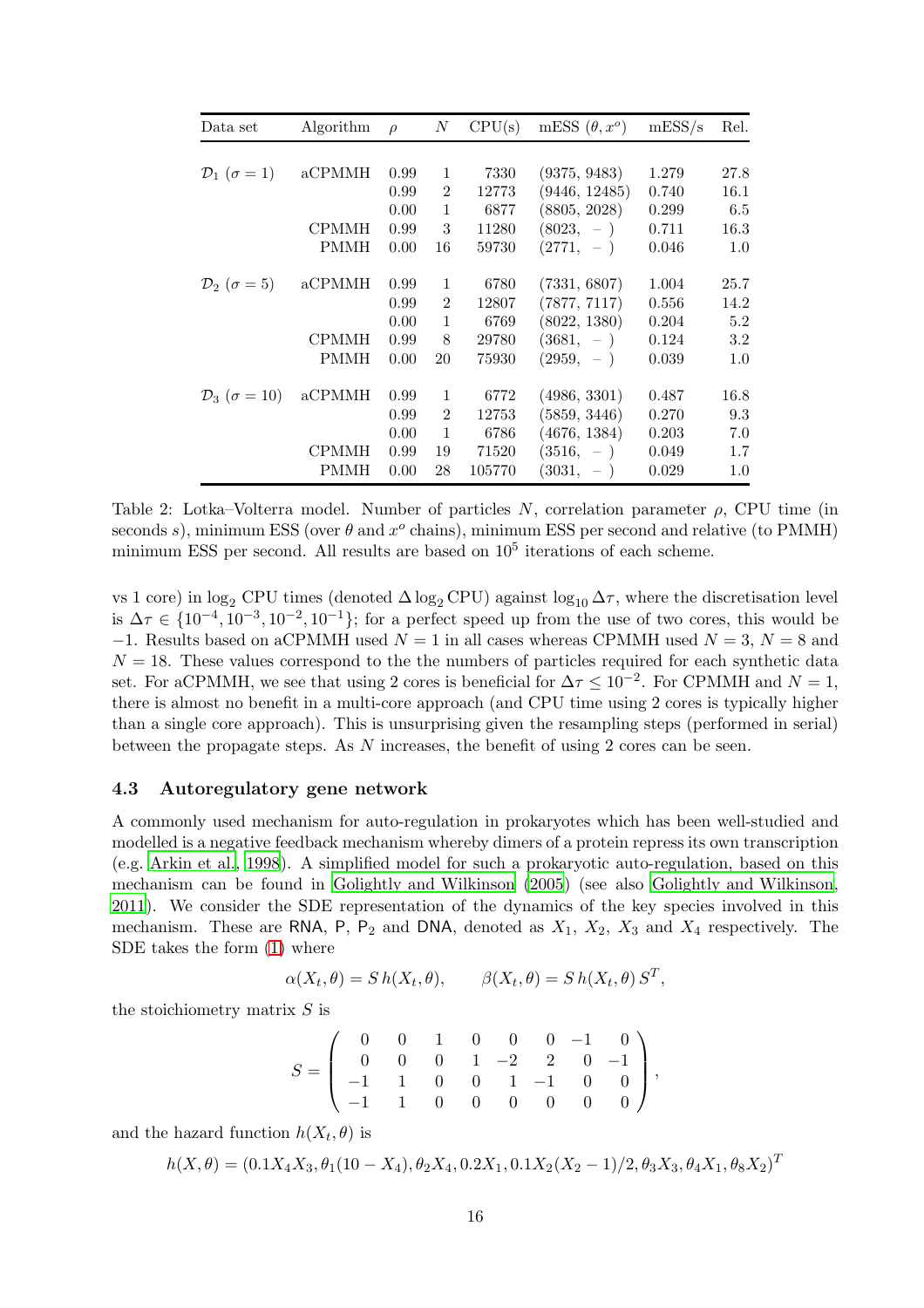

g replacements

g replacements

<span id="page-16-0"></span>Figure 3: Lotka–Volterra model. Data set  $\mathcal{D}_3$  (circles) and summaries (mean and 95% credible intervals <u>δ</u> btained from the output of aCPMMH) of the within-sample predictive  $\pi(y|\mathcal{D}_3)$  (left: prey component, right: predator component).



<span id="page-16-1"></span>Figure 4: Lotka–Volterra model. Marginal posterior distributions using data set  $\mathcal{D}_3$  and based on the output of aCPMMH (solid lines) and the LNA (dashed lines). The true values of  $\theta_1$ ,  $\theta_2$  and  $\theta_3$ are indicated.

after dropping t to ease the notation. Further details regarding the derivation of the SDE can be found in [Golightly and Wilkinson \(2005](#page-24-14)).

The parameters  $\theta = (\theta_1, \theta_2, \theta_3, \theta_4)^T$  correspond to the rate of protein unbinding at an operator site, the rate of transcription of a gene into mRNA, the rate at which protein dimers disassociate and the rate at which protein molecules degrade. We generated a single synthetic data set with  $\theta = (0.7, 0.35, 0.9, 0.3)^T$  and an initial condition of  $X_0 = (8, 8, 8, 5)^T$ . The observation model is

$$
Y_t \sim \mathcal{N}(X_t, \Sigma)
$$

where  $\Sigma$  is a diagonal matrix with elements 1, 1, 1, 0.25. The data are shown in Figure [6.](#page-18-0) Independent  $U(-5, 5)$  priors were assumed for each  $\log \theta_i$ ,  $i = 1, 2, 3, 4$ . A short MH run was performed using the LNA, to obtain estimates of  $var(log \theta | y)$  and  $var(x_t | y)$  (to be used the innovation variances of the random walk proposal mechanisms in (a)CPMMH) and plausible values of  $\theta$  and  $x^{\circ}$ (to be used to initialise the main monitoring runs of (a)CPMMH). Pilot runs of aCPMMH and CPMMH suggested taking  $N = 1$  and  $N = 20$  for each respective scheme. We then ran aCPMMH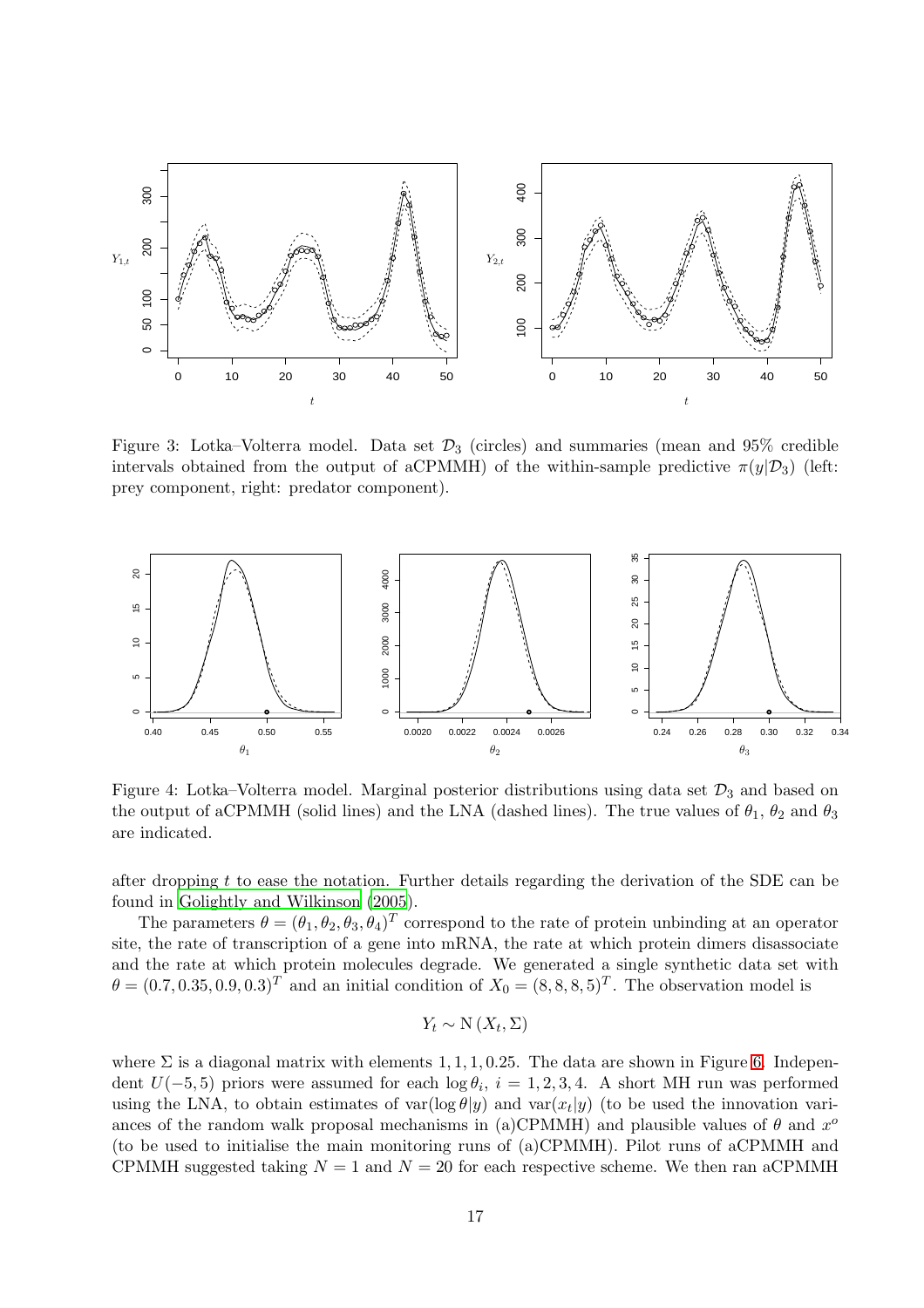

<span id="page-17-1"></span>Figure 5: Lotka–Volterra model. Difference (2 cores vs 1 core) in  $\log_2$  CPU times ( $\Delta \log_2$  CPU) against  $\log_{10} \Delta \tau$  using aCPMMH with  $N = 1$  (solid lines) and CPMMH (dashed lines) with  $N = 3$ (data set  $\mathcal{D}_1$ , left),  $N = 8$  (data set  $\mathcal{D}_2$ , centre) and  $N = 18$  (data set  $\mathcal{D}_3$ , right).

| Algorithm                                  | $\rho$                       |                           | $N$ CPU(s)                        | mESS $(\theta, x^{\circ})$                              | mESS/s                           | Rel.                      |
|--------------------------------------------|------------------------------|---------------------------|-----------------------------------|---------------------------------------------------------|----------------------------------|---------------------------|
| aCPMMH<br>aCPMMH<br>aCPMMH<br><b>CPMMH</b> | 0.99<br>0.99<br>0.00<br>0.99 | 1<br>$\overline{2}$<br>20 | 18248<br>41578<br>18252<br>199782 | (992, 5524)<br>(766, 6210)<br>(1358, 866)<br>$(805, -)$ | 0.054<br>0.018<br>0.028<br>0.004 | 13.5<br>4.6<br>6.9<br>1.0 |

<span id="page-17-2"></span>Table 3: Autoregulatory model. Number of particles N, correlation parameter  $\rho$ , CPU time (in seconds s), minimum ESS (over  $\theta$  and  $x^o$  chains), minimum ESS per second and relative (to PMMH) minimum ESS per second. All results are based on  $10<sup>5</sup>$  iterations of each scheme.

and CPMMH for  $10^5$  iterations with these tuning choices. Table [3](#page-17-2) and Figure [6](#page-18-0) summarise our findings.

It is clear that aCPMMH with  $\rho = 0.99$  results in a considerable improvement in statistical efficiency over aCPMMH with  $\rho = 0.0$  (which is the modified innovation scheme). In particular, minimum ESS (calculated over the  $x^{\circ}$  chains) is almost an order of magnitude higher for  $\rho =$ 0.99 (866 vs 5524). An improvement in overall efficiency of aCPMMH over CPMMH is evident, irrespective of the choice of  $\rho$ . Increasing N to 2 gives results in better mixing of the  $x^{\circ}$  chains, but no appreciable increase in minimum ESS over all chains.

# <span id="page-17-0"></span>5 Discussion

Given observations at discrete times, performing fully Bayesian inference for the parameters governing nonlinear, multivariate stochastic differential equations is a challenging problem. A discretisation approach allows inference for a wide class of SDE models, at the cost of introducing an additional bias (the so called discretisation bias). The simplest such approach uses the Euler-Maruyama approximation in combination with intermediate time points between observations, to allow a time step chosen by the practitioner, that should trade off computational cost and accuracy. It is worth emphasising that although a Gaussian transition density is assumed, the mean and variance are typically nonlinear functions of the diffusion process, and consequently, the data likelihood (after integrating out at intermediate times) remains intractable, even under the assumption of additive Gaussian noise.

These remarks motivate the use of pseudo-marginal Metropolis-Hastings (PMMH) schemes,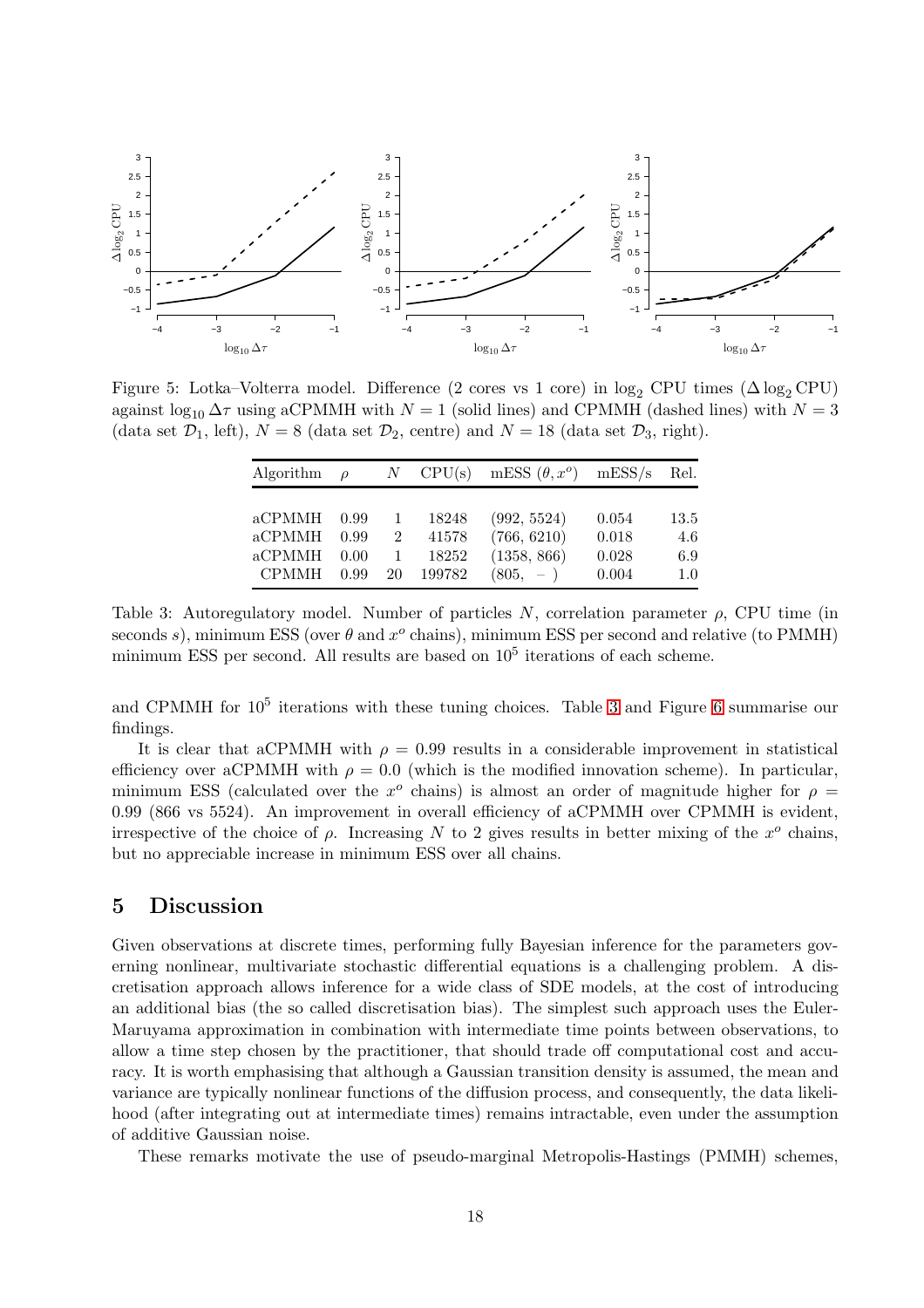

<span id="page-18-0"></span>Figure 6: Autoregulatory model. Data set (circles) and summaries (mean and 95% credible intervals obtained from the output of aCPMMH) of the within-sample predictive  $\pi(\eta|\mathcal{D})$ .

which replace an evaluation of the intractable likelihood with a realisation of an unbiased estimator, obtained from a single run of a particle filter over dynamic states [\(Andrieu et al., 2010](#page-23-1)). It is crucial that the number of particles is carefully chosen to balance computational efficiency whilst allowing for reasonably accurate likelihood estimates. Inducing strong and positive correlation between successive likelihood estimates can reduce the variance of the acceptance ratio, permitting fewer particles [\(Dahlin et al.](#page-23-4), [2015;](#page-23-4) [Deligiannidis et al.,](#page-24-6) [2018](#page-24-6)). Essentially, the (assumed Gaussian) innovations that are used to construct the likelihood estimates are updated with a Crank-Nicolson (CN) proposal. The resampling steps in the particle filter are also modified in order to preserve correlation; the random numbers used during this step are included in the CN update, and the particle trajectories are sorted before resampling takes place at the next time point. We follow [Choppala et al. \(2016](#page-23-5)) and [Golightly et al. \(2019\)](#page-24-7) by using a simple Euclidean sorting procedure based on the state of the particle trajectory at the current observation time. We find that the effectiveness of this correlated PMMH (CPMMH) approach degrades as the observation variance and state dimension increases.

Our novel approach avoids the use of resampling steps, by updating parameters conditional on the values of the latent diffusion process at the observation times (and the observations themselves), whilst integrating over the state uncertainty at the intermediate times. An additional step is then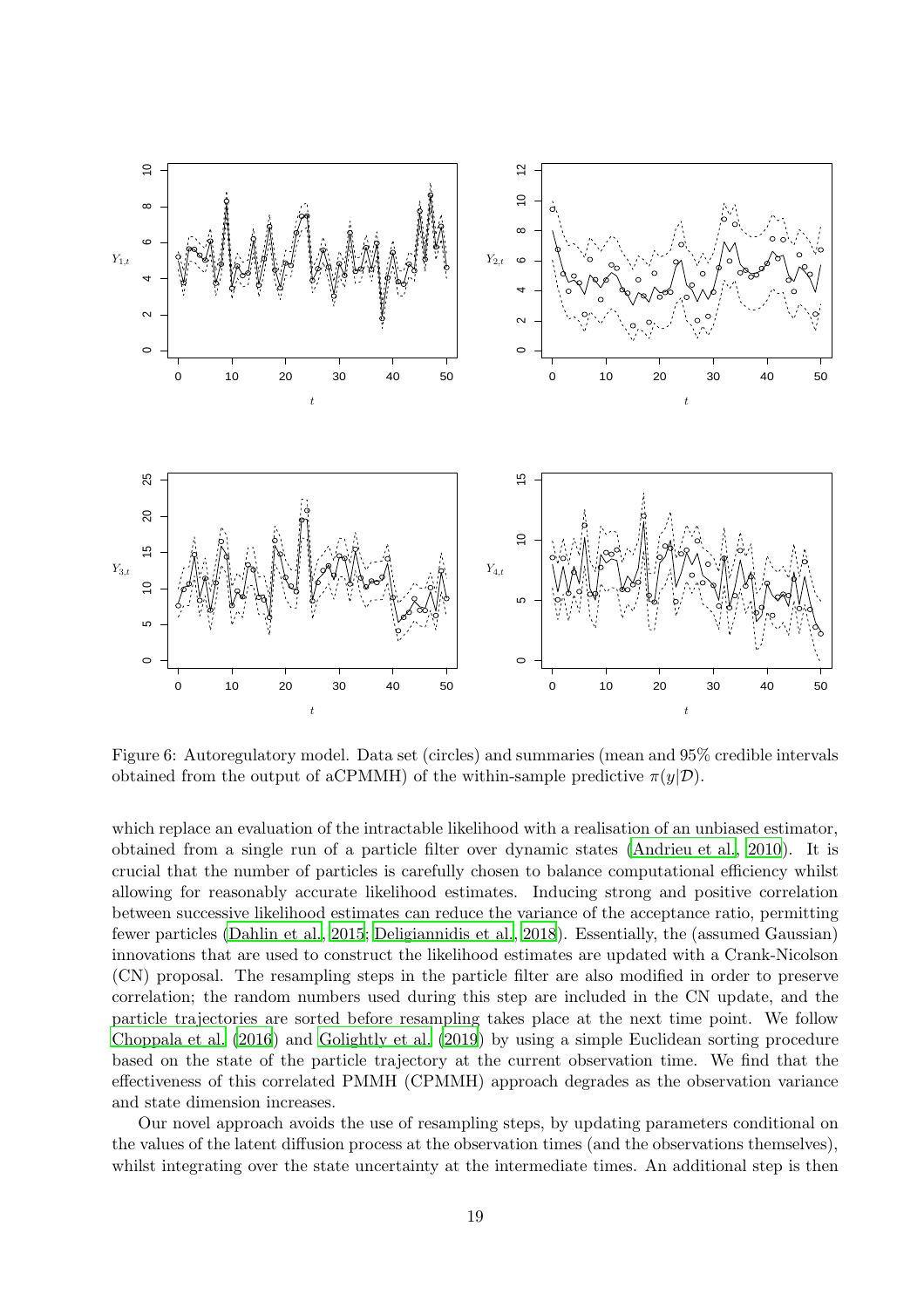

Figure 7: Autoregulatory model. Marginal posterior distributions based on the output of aCPMMH (solid lines) and the LNA (dashed lines). The true parameter values are indicated.

used to update the latent process at the observation times, conditional on the parameters and data. The resulting algorithm can be seen as a pseudo-marginal scheme, with unbiased estimators of the likelihood terms obtained via importance sampling. We further block together the updating of the latent states and the innovations used to construct the likelihood estimates, and adopt a CN proposal mechanism for the latter. We denote the resulting sampler as augmented, correlated PMMH (aCPMMH). A related approach is given by [Fearnhead and Meligkotsidou \(2016\)](#page-24-15), who use particle MCMC with additional latent variables, carefully chosen to trade-off the error in the particle filter against the mixing of the MCMC steps. We emphasise that unlike this approach, the motivation behind aCPMMH is to avoid use of a particle filter altogether, the benefits of which are two fold: positive correlation between successive likelihood estimates is preserved and the method for obtaining these likelihood estimates can be easily parallelised over observation intervals. Section [4.2](#page-13-2) shows that once the updating over an inter-observation interval is sufficiently costly substantial gains can be obtained by parallelising this task over the different inter-observation intervals: this could be useful for stiff SDEs, high-dimensional SDEs, or if multiple inter-observation intervals are tackled by a single importance sampler.

In addition to the tuning choices required by CPMMH (that is, the number of particles  $N$ , correlation parameter  $\rho$  in the CN proposal and parameter proposal mechanism), aCPMMH requires initialisation of the latent process at the observation times and a suitable proposal mechanism. If a computationally cheap approximation of the joint posterior can be found, this may be used to initialise and tune aCPMMH. To this end, we found that use of a linear noise approximation (LNA) can work well, even in settings when inferences made under the LNA are noticeably discrepant, compared to those obtained under the SDE. In scenarios where use of the LNA is not practical, a pilot run of aCPMMH can be used instead.

We compared the performance of aCPMMH with both PMMH and CPMMH using three examples of increasing complexity. In terms of overall efficiency (as measured by minimum effective sample size per second), aCPMMH offered an increase of up to a factor of 28 over PMMH. We obtained comparable performance with CPMMH for a univariate SDE application, and an increase of up to factors of 10 and 14 in two applications involving SDEs of dimension 2 and 4 respectively. Our experiments suggest that although the mixing efficiency of aCPMMH increases with  $N$ , the additional computational cost results in little benefit (in terms of overall efficiency) over using  $N = 1$ . A special case of aCPMMH (when  $\rho = 0$  and  $N = 1$ ) is the modified innovation scheme of [Golightly and Wilkinson \(2008](#page-24-4)), which is typically outperformed (in terms of overall efficiency) with  $\rho > 0$ .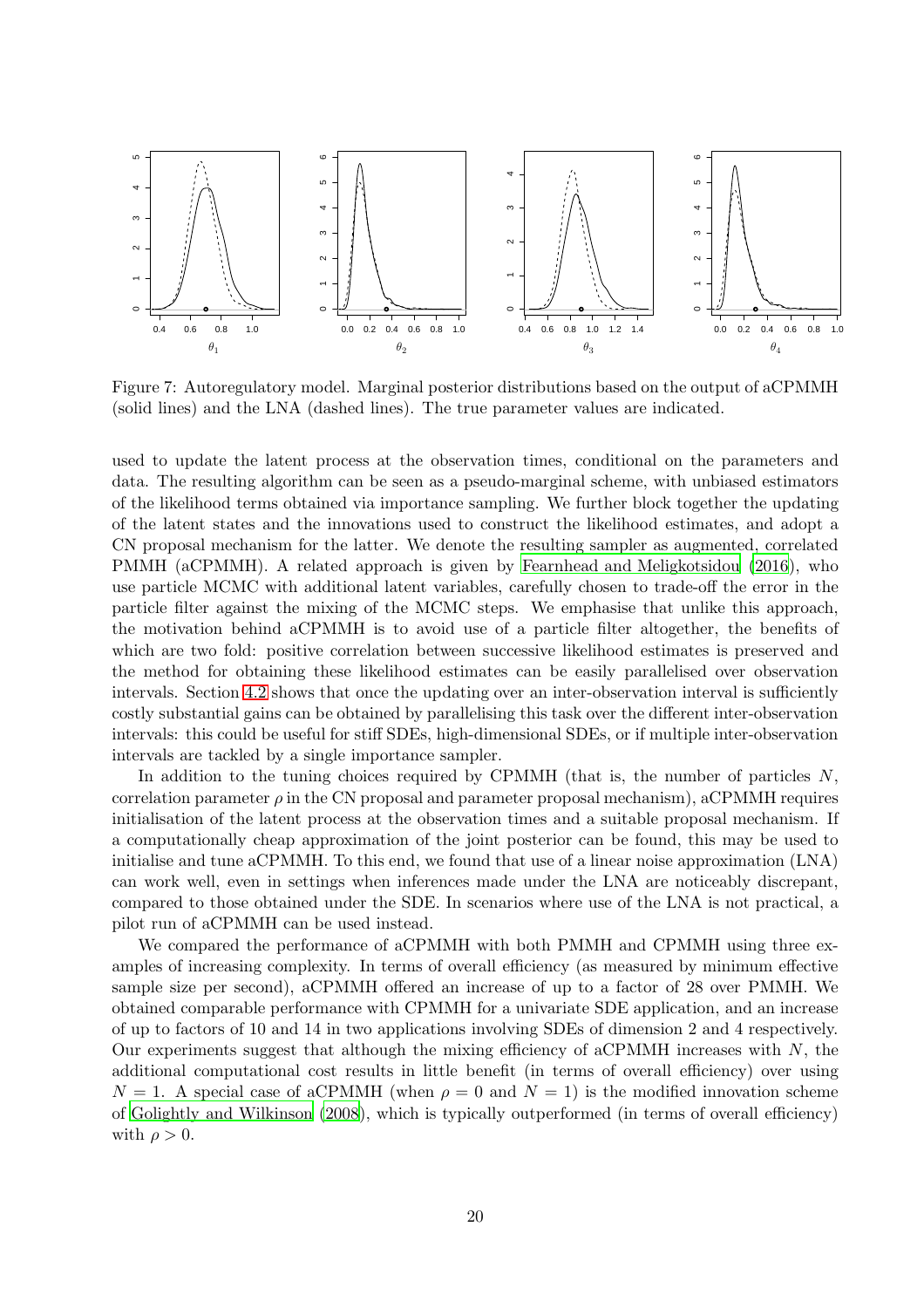# 5.1 Limitations and future directions

There are some limitations of aCPMMH which form the basis of future research. For example, in each of our applications the associated latent process exhibits unimodal marginal distributions and linear dynamics between observation instants that are well approximated by the modified diffusion bridge construct. Extension to the multimodal case would require an importance proposal that captures the multimodality of the marginal distributions of the true bridge between observation instants. We refer the reader to the guided proposals of [van der Meulen and Schauer \(2017](#page-25-4)) and Schauer et al.  $(2017)$  for possible candidate proposal processes.

Additional directions for future research include the use of methods based on adaptive proposals which may be of benefit in both the parameter and latent state update steps. Proposal mechanisms that exploit gradient information such as the Hamiltonian Monte Carlo (HMC) method [\(Duane et al., 1987\)](#page-24-16) may also be of interest. We note that in the case of  $N = 1$ , it is possible to directly calculate the required log-likelihood gradient. For  $N > 1$ , importance samples generated from  $\pi(x^L|x^o, \theta)$  could be used to estimate

$$
\nabla_{\theta} \log \pi(x^o | \theta) = \int \nabla_{\theta} \log \pi(x | \theta) \pi(x^L | x^o, \theta) dx^L.
$$

For a general discussion on the use of particle filters for estimating log-likelihood gradients we refer the reader to [Poyiadjis et al. \(2011](#page-25-13)); see also [Nemeth et al. \(2016](#page-24-17)). A comparison of aCPMMH with approaches that target the joint posterior of the parameters and latent process also warrants further attention; see e.g. [Botha \(2020](#page-23-9)) for an implmentation of the latter.

Although we have focussed on updating the latent states in separate blocks (single site updating), other blocking schemes may offer improved mixing efficiency. Alternatively, it might be possible to reduce the number of latent variables, for example, by only explicitly including latent states in the joint posterior at every (say) kth observation instant. The success of such a scheme is likely to depend on the accuracy of an importance sampler that covers k observations, and whether or not the resulting likelihood estimates can be made sufficiently correlated. This is the subject of ongoing work.

# <span id="page-20-0"></span>A Linear noise approximation (LNA)

The linear noise approximation (LNA) provides a tractable approximation to the SDE in [\(1\)](#page-2-1). We provide brief, intuitive details of the LNA and its implementation, and refer the reader to [Fearnhead et al. \(2014\)](#page-24-12) (and the references therein) for an in-depth treatment.

# A.1 Derivation and solution

Partition  $X_t$  as

$$
X_t = \eta_t + R_t,\tag{25}
$$

where  $\{\eta_t, t \geq 0\}$  is a deterministic process satisfying the ODE

<span id="page-20-1"></span>
$$
\frac{d\eta_t}{dt} = \alpha(\eta_t, \theta), \qquad \eta_0 = x_0 \tag{26}
$$

and  $\{R_t, t \geq 0\}$  is a residual stochastic process. The residual process  $(R_t)$  satisfies

$$
dR_t = {\alpha(X_t, \theta) - \alpha(\eta_t, \theta)} dt + \sqrt{\beta(X_t, \theta)} dW_t
$$
\n(27)

which will typically be intractable. A tractable approximation can be obtained by Taylor expanding  $\alpha(X_t, \theta)$  and  $\beta(X_t, \theta)$  about  $\eta_t$ . Retaining the first two terms in the expansion of  $\alpha$  and the first term in the expansion of  $\beta$  gives

$$
d\hat{R}_t = H_t \hat{R}_t dt + \sqrt{\beta(\eta_t, \theta)} dW_t
$$
\n(28)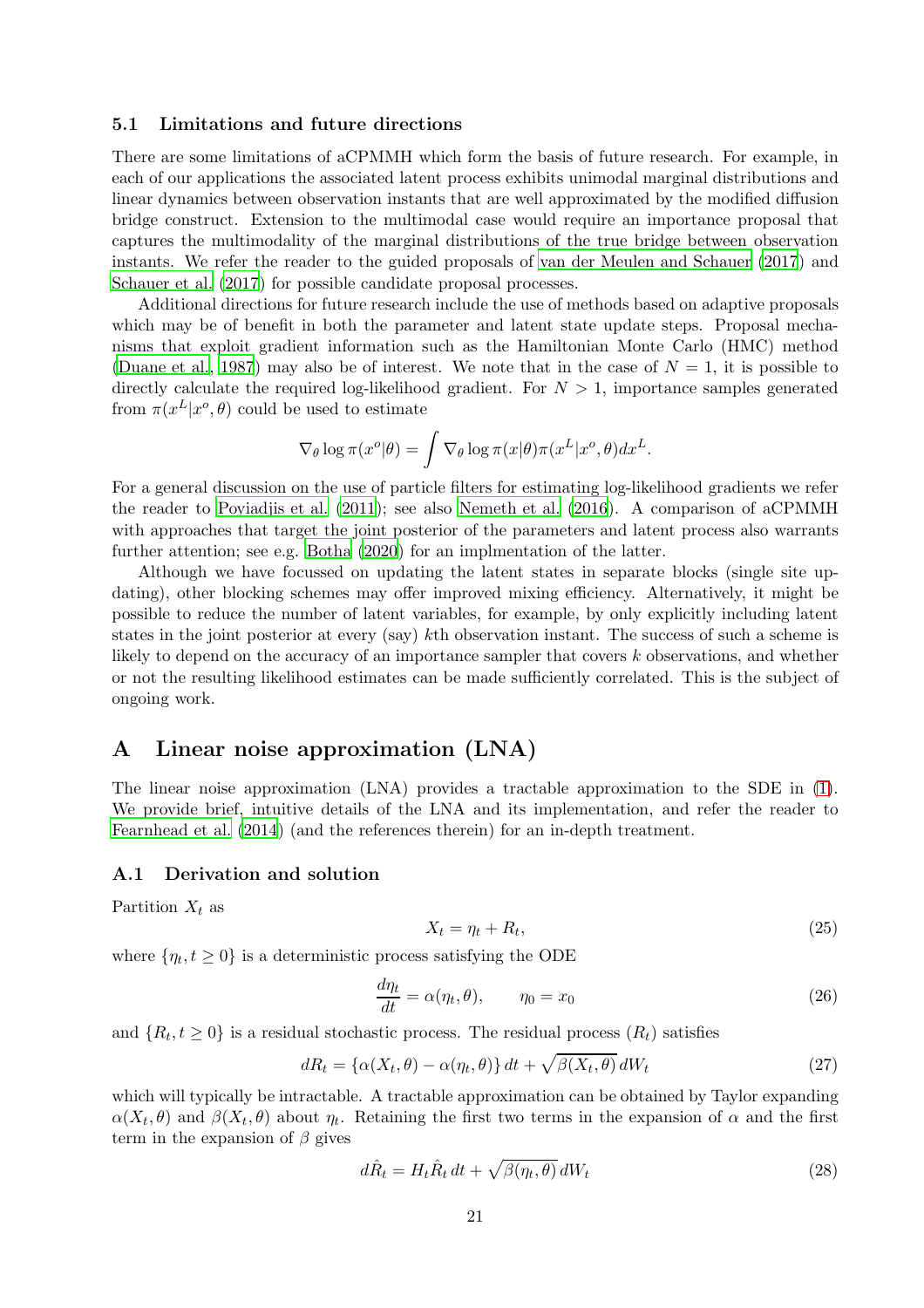where  $H_t$  is the Jacobian matrix with  $(i,j)$ th element

$$
(H_t)_{i,j} = \frac{\partial \alpha_i(\eta_t, \theta)}{\partial \eta_{j,t}}.
$$
\n(29)

The motivation for the LNA is an underlying assumption that  $||X_t - \eta_t||$  is "small", or in other words, that the drift term  $\alpha(X_t, \theta)$  dominates the diffusion coefficient  $\beta(X_t, \theta)$ .

Given an initial condition  $\hat{R}_0 \sim N(\hat{r}_0, \hat{V}_0)$ , we obtain  $\hat{R}_t$  as a Gaussian random variable. The solution reuires the  $d \times d$  fundamental matrix  $P_t$  that satisfies the ODE

<span id="page-21-2"></span>
$$
\frac{dP_t}{dt} = H_t P_t, \qquad P_0 = I_d,\tag{30}
$$

where  $I_d$  is the  $d \times d$  identity matrix. Now let  $U_t = P_t^{-1} \hat{R}_t$  and apply the Itô formula to obtain

$$
dU_t = P_t^{-1} \sqrt{\beta(\eta_t, \theta)} \, dW_t.
$$

Hence, we may write

$$
U_t = U_0 + \int_0^t P_s^{-1} \sqrt{\beta(\eta_s, \theta)} \, dW_s.
$$

Appealing to linearity and Itô isometry we obtain

$$
U_t | U_0 \sim N \left\{ U_0, \int_0^t P_s^{-1} \beta(\eta_s, \theta) \left( P_s^{-1} \right)^T ds \right\}.
$$
 (31)

Therefore, for the initial condition above, we have that

$$
\hat{R}_t|\hat{R}_0=\hat{r}_0\sim N\left(P_t\hat{r}_0,P_t\psi_tP_t^T\right),\,
$$

where

$$
\psi_t = \hat{V}_0 + \int_0^t P_s^{-1} \beta(\eta_s, \theta) (P_s^{-1})^T ds.
$$

Setting  $m_t = P_t \hat{r}_0$  and  $V_t = P_t \psi_t P_t^T$  gives

<span id="page-21-1"></span><span id="page-21-0"></span> $X_t|X_0 \sim N(\eta_t + m_t, V_t)$ 

where  $\eta_t$ ,  $m_t$  and  $V_t$  satisfy the coupled ODE system consisting of [\(26\)](#page-20-1) and

$$
\frac{dm_t}{dt} = H_t m_t, \qquad m_0 = \hat{r}_0,\tag{32}
$$

$$
\frac{dV_t}{dt} = V_t H_t^T + \beta(\eta_t, \theta) + H_t V_t, \qquad V_0 = 0.
$$
\n(33)

In the absence of an analytic solution, this system of coupled ODEs must be solved numerically. Note that if  $\eta_0 = x_0$  so that  $\hat{r}_0 = 0$ ,  $m_t = 0$  for all times  $t \ge 0$  and [\(32\)](#page-21-0) need not be solved.

# A.2 Inference using the LNA

Consider the LNA as an inferential model. The posterior over parameters and the latent process (at the observation times) is denoted by  $\pi^{(a)}(\theta, x^o|y)$ . We sample this posterior in two steps. Firstly, a Metropolis-Hastings scheme is used to target the marginal parameter posterior

<span id="page-21-3"></span>
$$
\pi^{(a)}(\theta|y) \propto \pi(\theta)p^{(a)}(y|\theta)
$$
\n(34)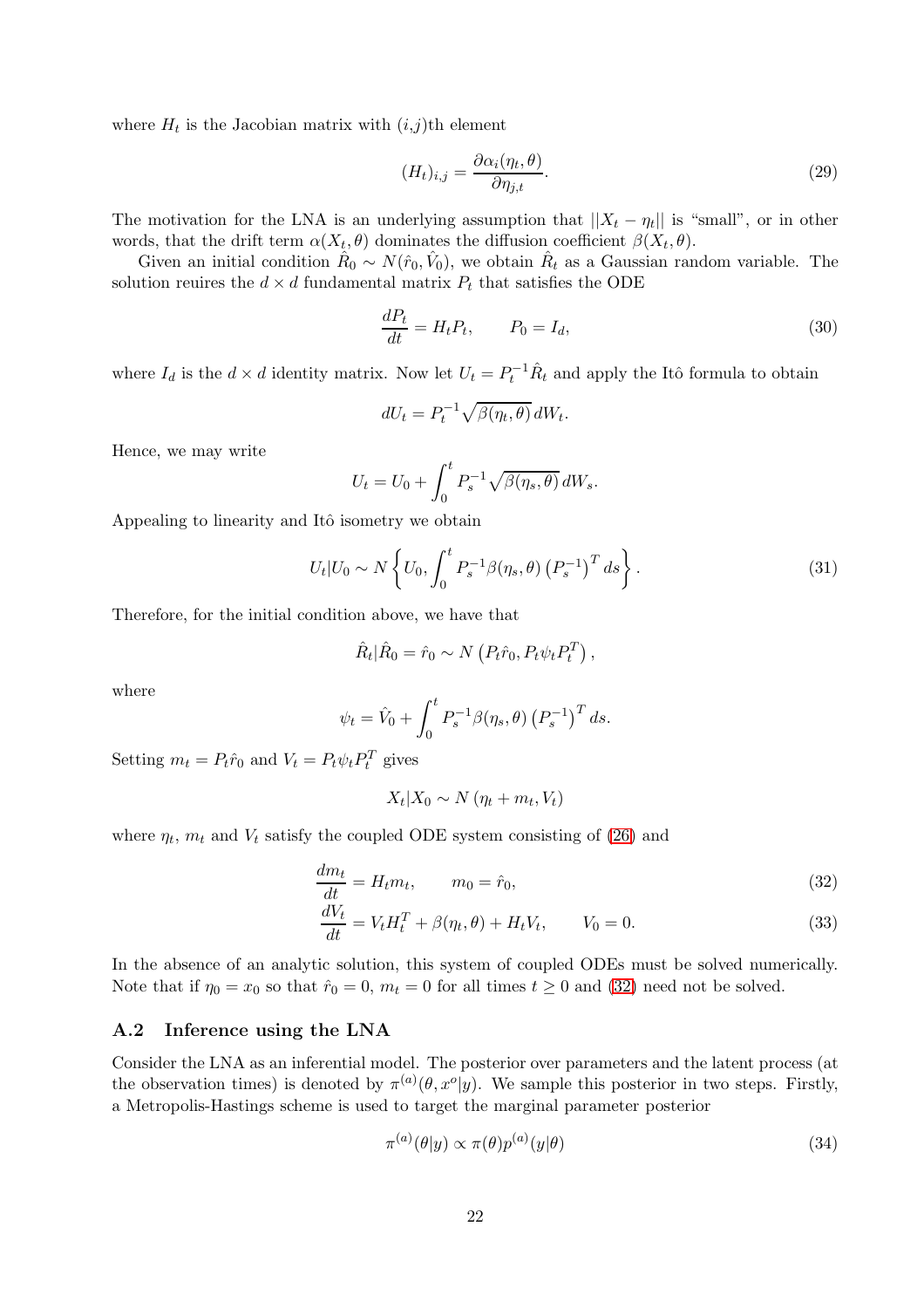# <span id="page-22-1"></span>Algorithm 5 LNA forward filter

- 1. For  $t = 0, \ldots, n 1$ ,
	- (a) Prior at  $t+1$ . Initialise the LNA with  $\eta_t = a_t$ ,  $V_t = C_t$  and  $P_t = I_d$ . Integrate the ODEs  $(26)$ ,  $(33)$  and  $(30)$  forward to  $t + 1$  to obtain  $\eta_{t+1}$ ,  $V_{t+1}$  and  $P_{t+1}$ .
	- (b) One step forecast. Using the observation equation [\(2\)](#page-2-3), we have that

$$
Y_{t+1}|y_{1:t} \sim N(F^T \eta_{t+1}, F^T V_{t+1} F + \Sigma).
$$

Compute the updated marginal likelihood

$$
p^{(a)}(y_{1:t+1}) = p^{(a)}(y_{1:t})p^{(a)}(y_{t+1}|y_{1:t})
$$
  
=  $p^{(a)}(y_{1:t})$   
×  $N(y_{t+1}; FT\eta_{t+1}, FTV_{t+1}F + \Sigma)$ 

.

(c) Posterior at  $t+1$ . Combining the distributions in (a) and (b) gives the joint distribution of  $X_{t+1}$  and  $Y_{t+1}$  (conditional on  $y_{1:t}$ ) as

$$
\begin{pmatrix} X_{t+1} \\ Y_{t+1} \end{pmatrix} \sim N \left\{ \begin{pmatrix} \eta_{t+1} \\ F^T \eta_{t+1} \end{pmatrix}, \begin{pmatrix} V_{t+1} & V_{t+1}F \\ F^T V_{t+1} & F^T V_{t+1}F + \Sigma \end{pmatrix} \right\}
$$

and therefore  $X_{t+1}|y_{1:t+1} \sim N(a_{t+1}, C_{t+1}),$  where

$$
a_{t+1} = \eta_{t+1} + V_{t+1} F \left( F^T V_{t+1} F + \Sigma \right)^{-1}
$$
  
 
$$
\times \left( y_{t+1} - F^T \eta_{t+1} \right)
$$
  
\n
$$
C_{t+1} = V_{t+1} - V_{t+1} F \left( F^T V_{t+1} F + \Sigma \right)^{-1} F^T V_{t+1}.
$$

Store the values of  $a_{t+1}$ ,  $C_{t+1}$ ,  $\eta_{t+1}$ ,  $V_{t+1}$  and  $P_{t+1}$ .

where  $p^{(a)}(y|\theta)$  is the marginal likelihood under the LNA. Then, a sample  $x^o$  is drawn from  $p^{(a)}(x^o|\theta, y)$  for each  $\theta$  sample from step one. Note that  $p^{(a)}(y|\theta)$  and  $p^{(a)}(x^o|\theta, y)$  are tractable under the LNA.

A forward filter is used to evaluate  $p^{(a)}(y|\theta)$ . Since the parameters  $\theta$  remain fixed throughout the calculation of  $p^{(a)}(y|\theta)$ , we drop them from the notation where possible.

Define  $y_{1:t} = (y_1, \ldots, y_t)^T$ . It will additionally be helpful to adopt the notational convention that  $p^{(a)}(y_1|y_{1:0}) = p^{(a)}(y_1)$  and set  $p^{(a)}(y_{1:0}) = 1$ . Now suppose that  $X_0 \sim N(a_0, C_0)$  a priori. The marginal likelihood  $p^{(a)}(y|\theta)$  under the LNA can be obtained using Algorithm [5.](#page-22-1)

Hence, samples of  $\theta$  can be obtained from  $\pi^{(a)}(\theta|y)$  by running a Metropolis-Hastings scheme with target [\(34\)](#page-21-3). Then, for each (thinned)  $\theta$  draw,  $x^{\circ}$  can be sampled from  $p^{(a)}(x^{\circ}|\theta, y)$  using a backward sampler (see Algorithm [6\)](#page-23-10).

# References

<span id="page-22-0"></span>Andrieu, C., Doucet, A., and Holenstein, R. (2009). Particle Markov chain Monte Carlo for efficient numerical simulation. In L'Ecuyer, P. and Owen, A. B., editors, Monte Carlo and Quasi-Monte Carlo Methods 2008, pages 45–60. Spinger-Verlag Berlin Heidelberg.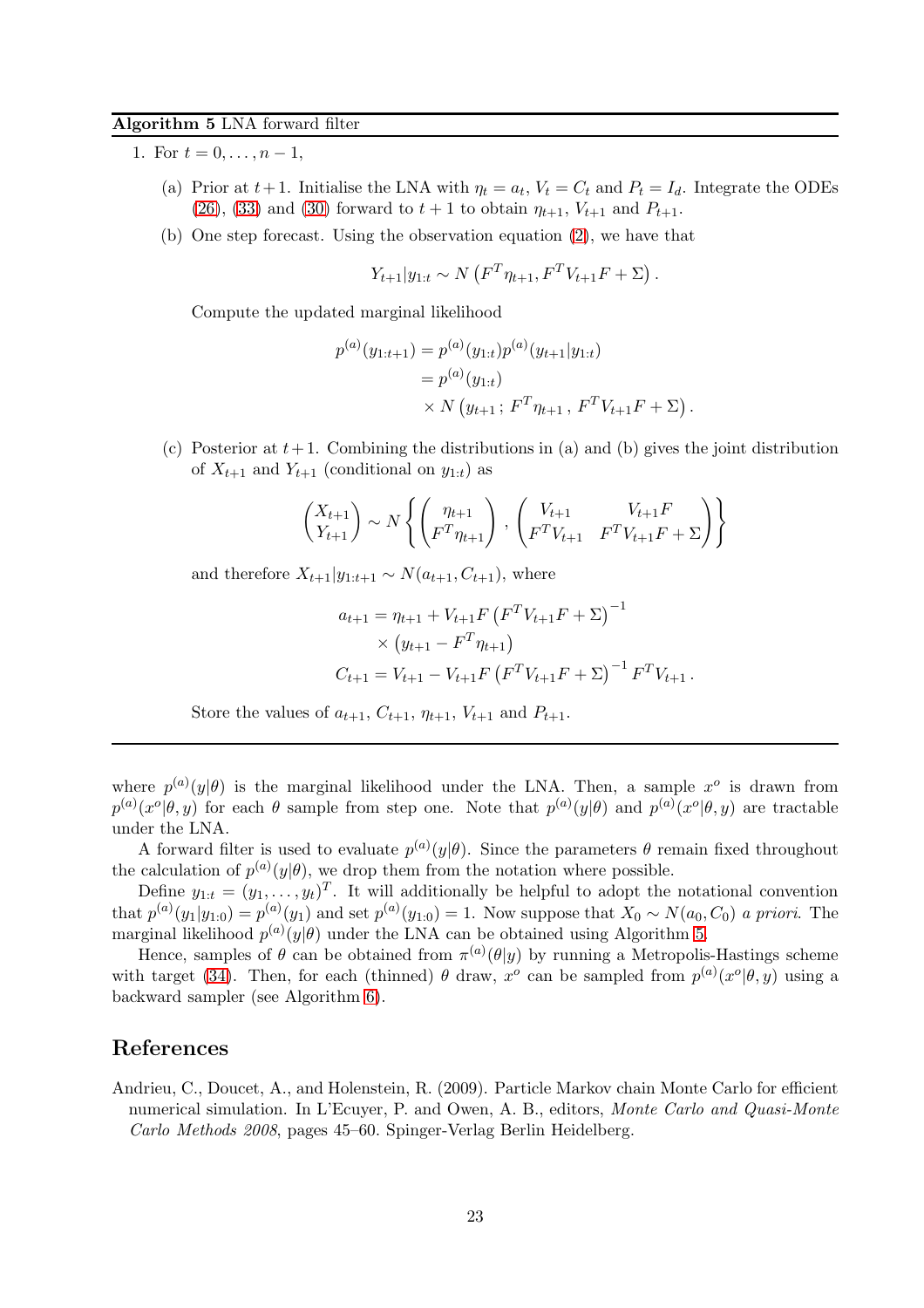### <span id="page-23-10"></span>Algorithm 6 LNA backward sampler

- 1. First draw  $x_n$  from  $X_n|y \sim N(a_n, C_n)$ .
- 2. For  $t = n 1, n 2, \ldots, 1$ ,
	- (a) Joint distribution of  $X_t$  and  $X_{t+1}$ . Note that  $X_t|y_{1:t} \sim N(a_t, C_t)$ . The joint distribution of  $X_t$  and  $X_{t+1}$  (conditional on  $y_{1:t}$ ) is

$$
\begin{pmatrix} X_t \\ X_{t+1} \end{pmatrix} \sim N \left\{ \begin{pmatrix} a_t \\ \eta_{t+1} \end{pmatrix}, \begin{pmatrix} C_t & C_t P_{t+1}^T \\ P_{t+1} C_t & V_{t+1} \end{pmatrix} \right\}.
$$

(b) Backward distribution. The distribution of  $X_t | X_{t+1}, y_{1:t}$  is  $N(\hat{a}_t, \hat{C}_t)$ , where

$$
\begin{aligned}\n\hat{a}_t &= a_t + C_t P_{t+1}^T V_{t+1}^{-1} (x_{t+1} - \eta_{t+1}), \\
\hat{C}_t &= C_t - C_t P_{t+1}^T V_{t+1}^{-1} P_{t+1} C_t.\n\end{aligned}
$$

Draw  $x_t$  from  $X_t | X_{t+1}, y_{1:t} \sim N(\hat{a}_t, \hat{C}_t)$ .

- <span id="page-23-1"></span>Andrieu, C., Doucet, A., and Holenstein, R. (2010). Particle Markov chain Monte Carlo methods (with discussion). J. R. Statist. Soc. B, 72(3):1–269.
- <span id="page-23-2"></span>Andrieu, C. and Roberts, G. O. (2009). The pseudo-marginal approach for efficient computation. Annals of Statistics, 37:697–725.
- <span id="page-23-8"></span>Arkin, A., Ross, J., and McAdams, H. H. (1998). Stochastic kinetic analysis of developmental pathway bifurcation in phage  $\lambda$ -infected Escherichia coli cells. Genetics, 149:1633–1648.
- <span id="page-23-7"></span>Arnaudon, A., van der Meulen, F., Schauer, M., and Sommer, S. (2020). Diffusion bridges for stochastic Hamiltonian systems with applications to shape analysis. Available from http://arxiv.org/abs/2002.00885.
- <span id="page-23-3"></span>Bérard, J., Del Moral, P., and Doucet, A. (2014). A lognormal central limit theorem for particle approximations of normalizing constants. Electronic Journal of Probability, 19:1–28.
- <span id="page-23-9"></span>Botha, I. (2020). Bayesian inference for stochastic differential equation mixed effects models. Mphil thesis, Queensland University of Technology.
- <span id="page-23-0"></span>Chen, N., Giannakis, D., Herbei, R., and Majda, A. J. (2014). An MCMC algorithm for parameter estimation in signals with hidden intermittent instability. SIAM/ASA Journal on Uncertainty Quantification, 2:647–669.
- <span id="page-23-5"></span>Choppala, P., Gunawan, D., Chen, J., Tran, M.-N., and Kohn, R. (2016). Bayesian inference for state space models using block and correlated pseudo marginal methods. Available from http://arxiv.org/abs/1311.3606.
- <span id="page-23-4"></span>Dahlin, J., Lindsten, F., Kronander, J., and Schön, T. B. (2015). Accelerating pseudo-marginal Metropolis-Hastings by correlating auxiliary variables. Available from https://arxiv.1511.05483v1.
- <span id="page-23-6"></span>Del Moral, P. (2004). Feynman-Kac Formulae: Genealogical and Interacting Particle Systems with Applications. Springer, New York.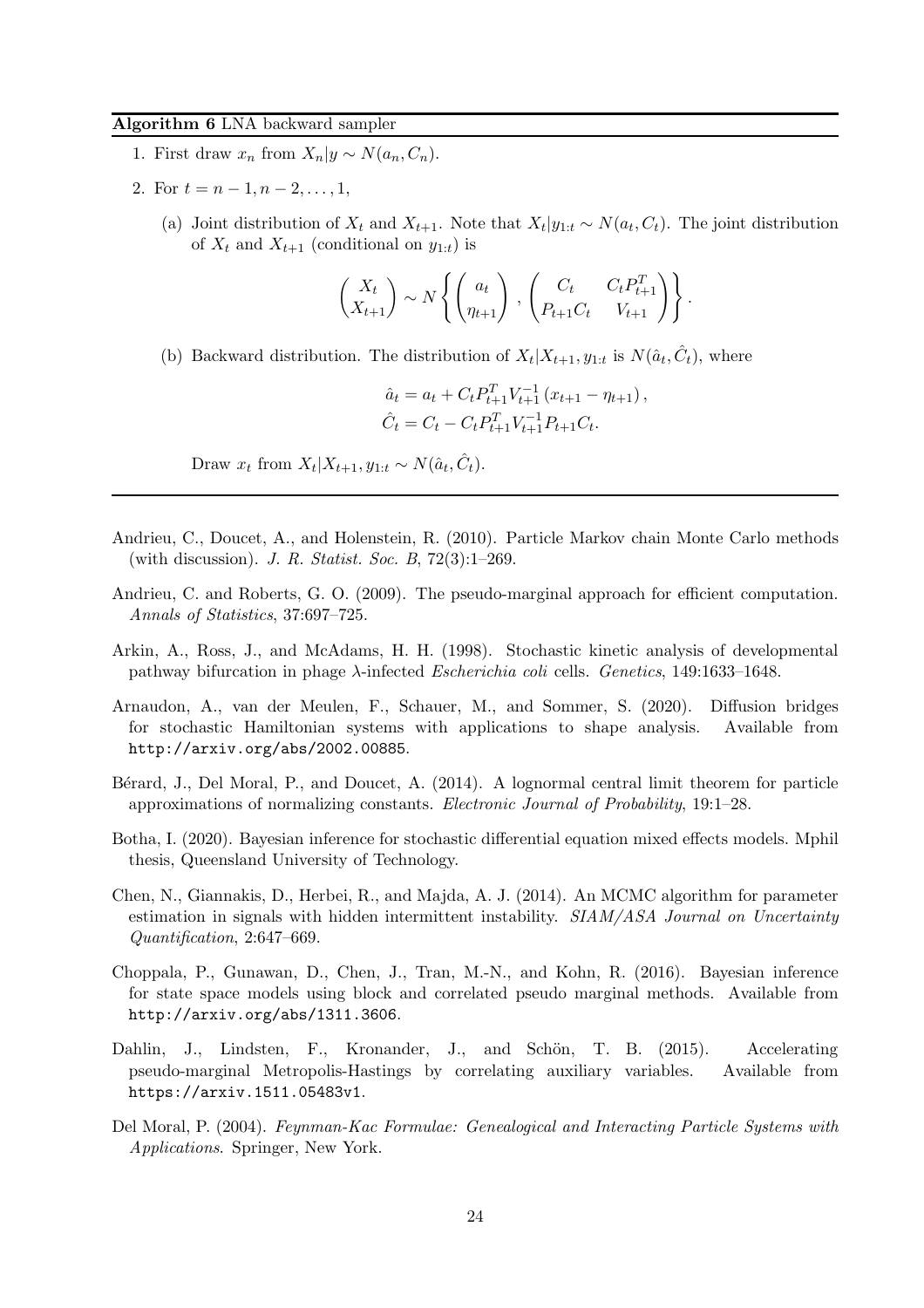- <span id="page-24-6"></span>Deligiannidis, G., Doucet, A., and Pitt, M. K. (2018). The correlated pseudo-marginal method. Journal of the Royal Society: Series B (Statistical Methodology), 80(5):839–870.
- <span id="page-24-9"></span>Doucet, A., Pitt, M. K., Deligiannidis, G., and Kohn, R. (2015). Efficient implementation of Markov chain Monte Carlo when using an unbiased likelihood estimator. Biometrika, 102(2):295–313.
- <span id="page-24-16"></span>Duane, S., Kennedy, A. D., Pendleton, B. J., and Roweth, D. (1987). Hybrid Monte Carlo. Physics Letters B, 195:216–222.
- <span id="page-24-8"></span>Durham, G. B. and Gallant, R. A. (2002). Numerical techniques for maximum likelihood estimation of continuous time diffusion processes. Journal of Business and Economic Statistics, 20:279–316.
- <span id="page-24-12"></span>Fearnhead, P., Giagos, V., and Sherlock, C. (2014). Inference for reaction networks using the Linear Noise Approximation. Biometrics, 70:457–456.
- <span id="page-24-15"></span>Fearnhead, P. and Meligkotsidou, L. (2016). Augmentation schemes for particle MCMC. Statistics and Computing, 26:1293–1306.
- <span id="page-24-13"></span>Feller, W. (1952). The parabolic differential equations and the associated semi-groups of transformations. Annals of Mathematics, 55:468-519.
- <span id="page-24-3"></span>Fuchs, C. (2013). Inference for diffusion processes with applications in Life Sciences. Springer, Heidelberg.
- <span id="page-24-7"></span>Golightly, A., Bradley, E., Lowe, T., and Gillespie, C. S. (2019). Correlated pseudo-marginal schemes for time-discretised stochastic kinetic models. CSDA, 136:92–107.
- <span id="page-24-14"></span>Golightly, A. and Wilkinson, D. J. (2005). Bayesian inference for stochastic kinetic models using a diffusion approximation. Biometrics, 61(3):781–788.
- <span id="page-24-4"></span>Golightly, A. and Wilkinson, D. J. (2008). Bayesian inference for nonlinear multivariate diffusion models observed with error. Computational Statistics and Data Analysis, 52(3):1674–1693.
- <span id="page-24-10"></span>Golightly, A. and Wilkinson, D. J. (2010). Markov chain Monte Carlo algorithms for SDE parameter estimation. In Lawrence, N. D., Girolami, M., Rattray, M., and Sanguinetti, G., editors, Learning and Inference in Computational Systems Biology. MIT Press.
- <span id="page-24-2"></span>Golightly, A. and Wilkinson, D. J. (2011). Bayesian parameter inference for stochastic biochemical network models using particle Markov chain Monte Carlo. Interface Focus, 1(6):807–820.
- <span id="page-24-0"></span>Kalogeropoulos, K., Roberts, G., and Dellaportas, P. (2010). Inference for stochastic volatility models using time change transformations. Annals of Statistics, 38:784–807.
- <span id="page-24-1"></span>Majda, A. J., Franzke, C., and Crommelin, D. (2009). Normal forms for reduced stochastic climate models. PNAS, 106:3649–3653.
- <span id="page-24-17"></span>Nemeth, C., Fearnhead, P., and Mihaylova, L. (2016). Particle approximations of the score and observed information matrix for parameter estimation in state space models with linear computational cost. Journal of Computational and Graphical Statistics, 25:1138–1157.
- <span id="page-24-11"></span>Owen, J., Wilkinson, D. J., and Gillespie, C. S. (2015). Scalable inference for Markov processes with intractable likelihoods. *Statistics and Computing*, 25:145–156.
- <span id="page-24-5"></span>Papaspiliopoulos, O., Roberts, G. O., and Stramer, O. (2013). Data augmentation for diffusions. Journal of Computational and Graphical Statistics, 22:665–688.